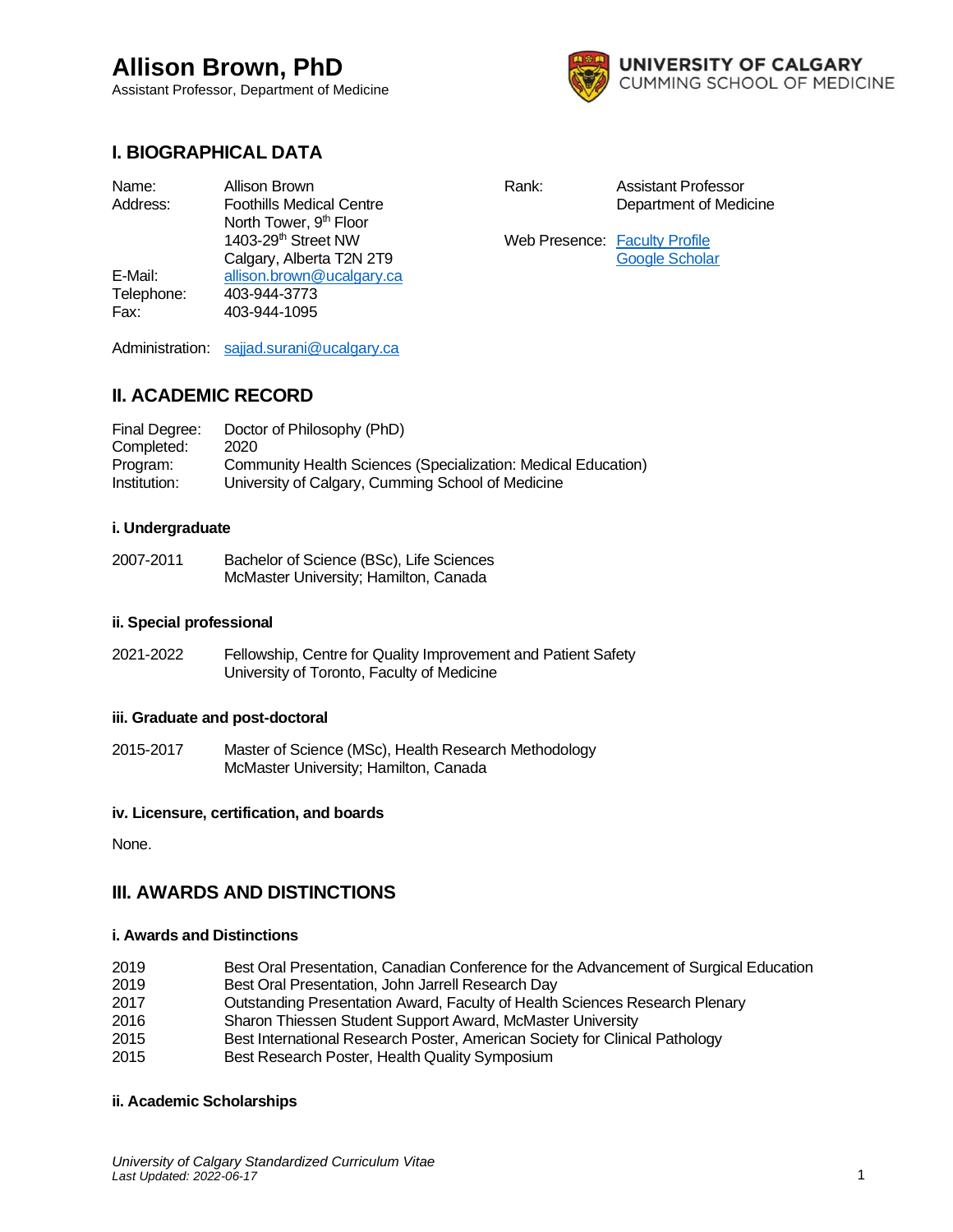Assistant Professor, Department of Medicine



- 2019 Community Health Sciences Travel Award (\$1000 CAD)
- 2019 Community Health Sciences Achievement Award (\$1340 CAD)
- 2019 Alberta Innovates Training and Early Career Development Award (\$96,000 CAD)
- 2018 Community Health Sciences Achievement Award (\$800 CAD)
- 2018 Queen Elizabeth II Graduate Award (\$15,000 CAD)
- 2018 Dean's Doctoral Scholarship (\$15,000 CAD)
- 2017 Queen Elizabeth II Graduate Award (\$10,000 CAD)

## **IV. ACADEMIC APPOINTMENTS**

- 2020-Present Assistant Professor Department: Medicine Faculty: Cumming School of Medicine Institution: University of Calgary
- 2020-Present Assistant Professor Department: Community Health Sciences Faculty: Cumming School of Medicine Institution: University of Calgary

## **V. EDUCATIONAL ACTIVITIES**

## **i. Undergraduate**

| 2022-Present | MDCN 514: Community Engaged Learning (CEL)<br>Preceptor for 2 <sup>nd</sup> year medical students for the final reflection small group session.                                                                                      |
|--------------|--------------------------------------------------------------------------------------------------------------------------------------------------------------------------------------------------------------------------------------|
| 2021-Present | MDSC 508: Honours Thesis and Research Communication.<br>Preceptor for Friday small group sessions for 4 <sup>th</sup> year students in the Bachelor of Health<br>Sciences (BHSc) program.                                            |
| 2021-Present | MDCN 320: Global Health.<br>Small group preceptor in 'Climate Change & Health' session for 1 <sup>st</sup> year medical students.                                                                                                    |
| 2018-Present | Re-Imagining Medical Education (RIME).<br>Ongoing pre-clerkship curriculum renewal in the undergraduate medical education program.                                                                                                   |
| 2020-Present | MDCN 470: Course 7 - Psychiatry.<br>Small group preceptor in 'Structural Violence and Mental Health Among Marginalized<br>Communities' for 2 <sup>nd</sup> year medical students.                                                    |
| 2020-Present | MDCN 470: Course 7 - Psychiatry.<br>Curriculum development and coordinator for 'Structural Violence and Mental Health Among<br>Marginalized Communities' teaching session offered annually to 2 <sup>nd</sup> year medical students. |
| 2019-Present | MDCN 340: Population Health.<br>Small Group preceptor in 'Clinical Epidemiology and Biostatistics' for 1 <sup>st</sup> year medical<br>students.                                                                                     |
| 2019-Present | MDCN 340: Population Health.<br>Small Group preceptor in 'Sex, Gender, and Identity' for 1 <sup>st</sup> year medical students.                                                                                                      |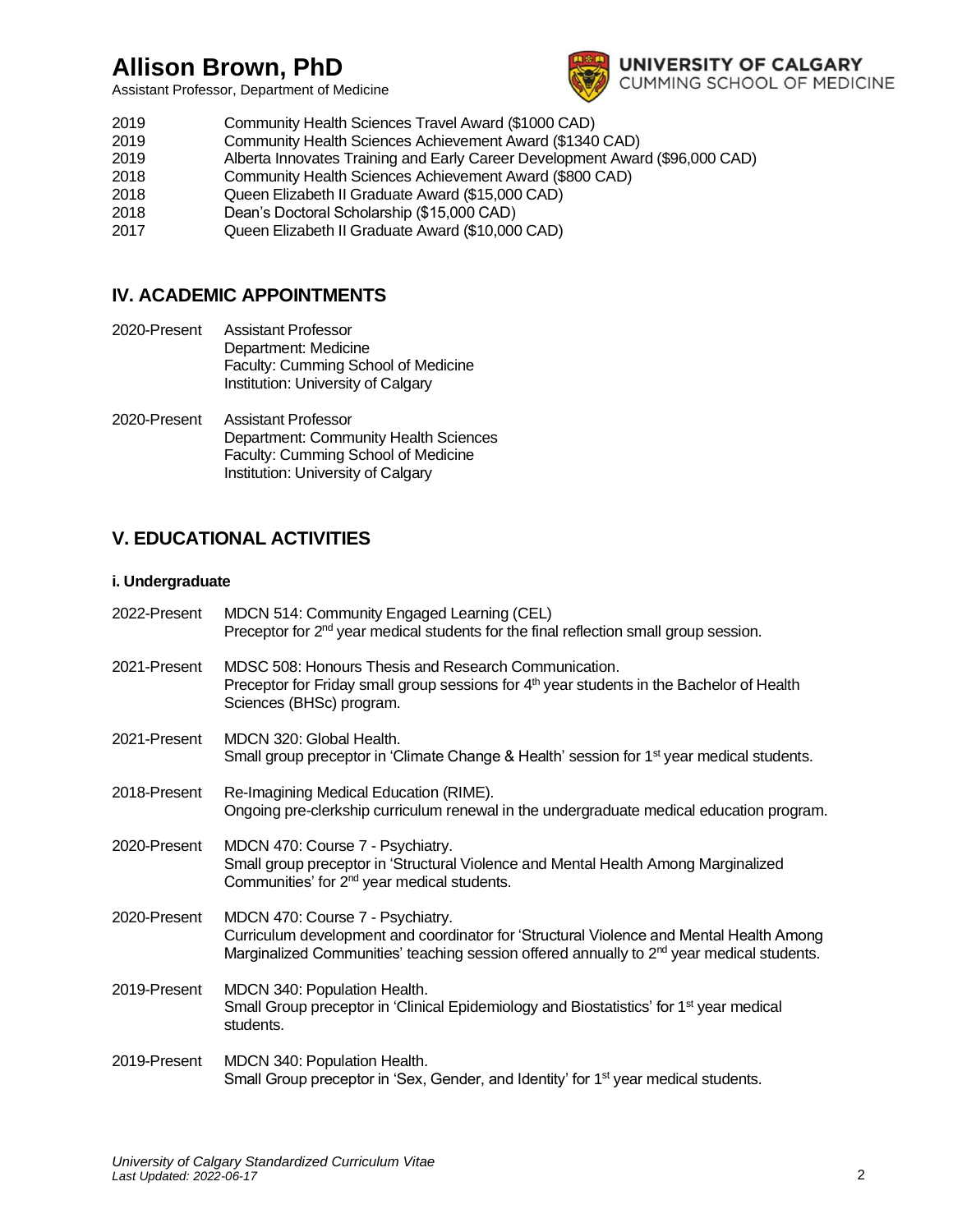Assistant Professor, Department of Medicine



- 2018-2019 MDCN 504: Internal Medicine clerkship. Instructor for an academic session on the topics of Quality Improvement and Patient Safety for medical students on during their Internal Medicine core rotation.
- 2017-2019 MDCN 440: Applied Evidence Based Medicine. Lecturer in the Quality Improvement elective for  $2<sup>nd</sup>$  year medical students.
- 2016-Present Curriculum development and visiting lecturer in the "Evidence-Based Health/Public Health and Epidemiology" module for 1<sup>st</sup> year medical students at the Royal College of Surgeons in Ireland.
- 2013-2017 Program coordinator and instructor Program for Improvement in Medical Education (PRIME) Offered annually to 1<sup>st</sup> year medical students in the Michael G. DeGroote School of Medicine at McMaster University.

## **ii. Graduate science education**

- 2022-Present Instructor, MDCH 631: Implementation of Medical Education Research.
- 2021-Present Coordinator, Medical Education Journal Club. Offered weekly during the academic year in partnership with the Office of Health and Medical Education Scholarship (OHMES) and the Department of Community Health Sciences. Attended by graduate students in the Community Health Sciences program as well as scholars in the medical education community of practice.
- Winter 2019 Co-Instructor, HSED 710: Program Evaluation in Health Professions Education. Co-instructor for a brand new 12-week course offered for the first-time during Winter 2019 with 12 graduate students in the Master of Science in Health Sciences Education program at McMaster University.
- 2015-2017 Guest lecturer, HSED 702 (Research Methods in Health Professions Education) As part of the Master of Science in Health Sciences Education at McMaster University, I taught a module for 1<sup>st</sup> year graduate students on Quality Improvement and Program Evaluation in health professions education.

## **iii. Postgraduate medical education**

- Fall 2021 Facilitator, Structural Competency in Surgery Surgical Foundations Curriculum
- 2018-Present Lecturer, Fundamentals of Patient Safety and Healthcare Quality Guest lecturer for various postgraduate residency programs at the University of Calgary, including: General Internal Medicine, Endocrinology, Critical Care, Obstetrics and Gynecology, Vascular Surgery
- 2016-2018 Curriculum development for the Integrated Quality Improvement for Residency Education (INQUIRE) curriculum in the Family Medicine residency program at McMaster University.

## **iv. Continuing medical education**

2022-Present Facilitator - Incorporating assessment into QI curriculum Professional development course offered by the Centre for Quality Improvement & Patient Safety (C-QUIPS) at the University of Toronto and the University of Pennsylvania Centre for Healthcare Improvement & Patient Safety (CHIPS)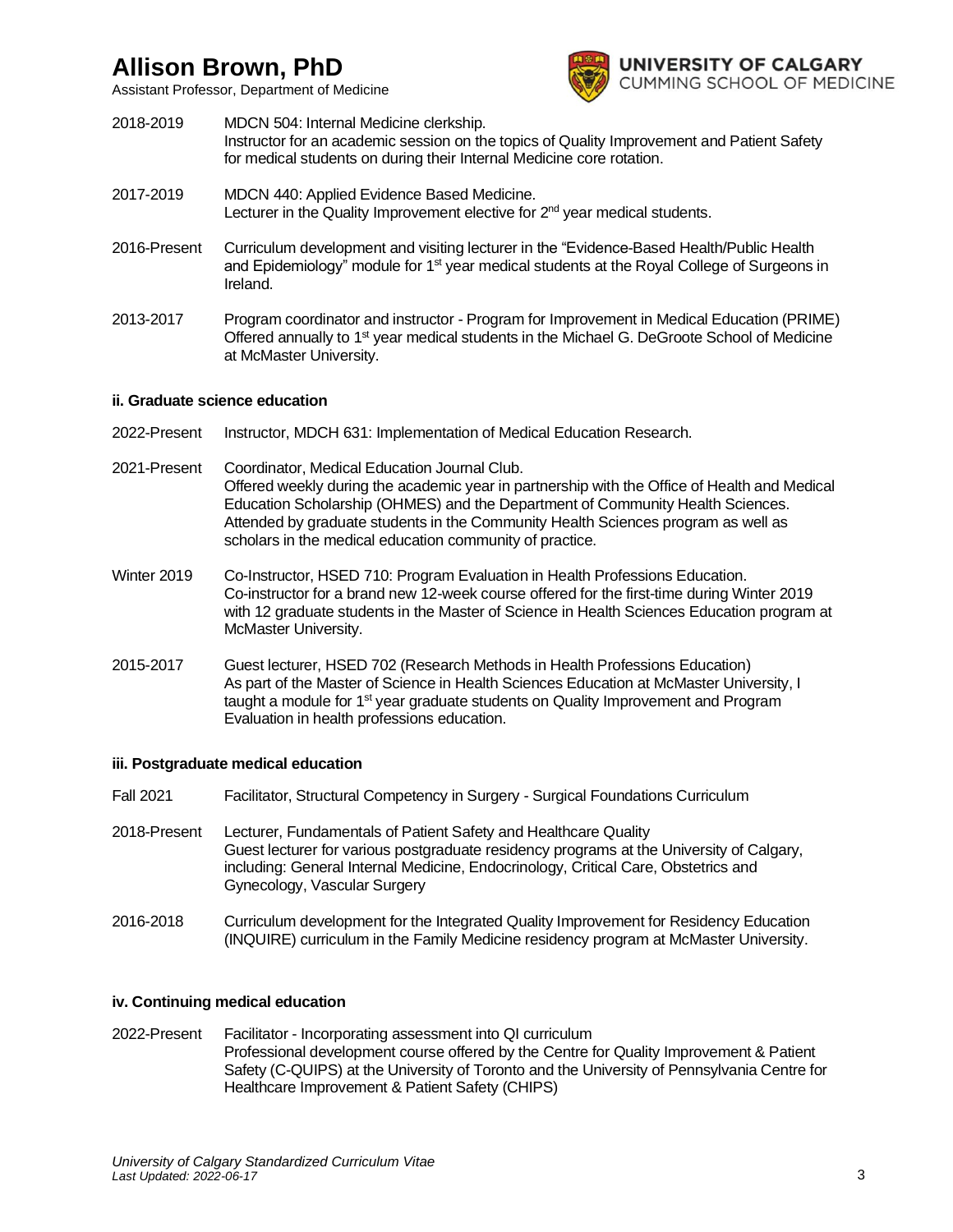Assistant Professor, Department of Medicine



- 2020-2022 Curriculum development CanMEDS Leader Resource Working Group. E-learning module developed for the Royal College of Physicians and Surgeons of Canada.
- Ongoing Lecturer Common Methods for Education Research for the Health Professions Education Research (HPER) asynchronous course, McMaster University, Faculty of Health Sciences, Program for Faculty Development, McMaster Education Research, Innovation, and Theory

### **v. Supervision**

Undergraduate Education (Baccalaureate)

- 2021-2022 Adibba Adel, Bachelor of Health Sciences program, MDSC 508 Honours Thesis and Research Communication
- 2021-2022 Slane Hahn, Bachelor of Health Sciences program, MDSC 508 Honours Thesis and Research Communication
- 2020-2021 Adibba Adel, Bachelor of Health Sciences program, HSOC 408 Health Research Methods and Research Practicum
- 2020-2021 Slane Hahn, Bachelor of Health Sciences program, HSOC 408 Health Research Methods and Research Practicum

### *Supervision of Extracurricular Activities*

- 2020-2021 Favour Omobhude University of British Columbia, Faculty of Science
- 2020-2021 Naomie Bakana University of Calgary, Faculty of Arts
- 2020-2021 Doyin Abatan University of Calgary, Faculty of Science
- 2020-2021 Ariet Okuori University of Calgary, Faculty of Science
- 2020-2021 Orphelia Kamdem University of Calgary, Faculty of Nursing
- 2020-2021 Sammah Yahya McMaster University, Faculty of Health Sciences
- Graduate Education
- 2022-Present Adibba Adel, Master of Science, Community Health Sciences, Medical Education (Supervisor)
- 2021-Present Jessica Young, Master of Science, Community Health Sciences, Medical Education; Leaders in Medicine Combined MD-MSc Degree Program (Supervisor)
- 2020-Present Adelina Nielsen, Master of Science, Community Health Sciences, Community Rehabilitation and Disability Studies (Co-Supervisor)
- 2020-2022 Saryn Hingston, Master of Science, Community Health Sciences, Community Rehabilitation and Disability Studies (Committee Member)
- 2020-2021 Adriena Marijan, Master of Sciences, Medical Sciences (Committee Member)

### Undergraduate Medical Education

| 2020-Present | Amira Kalifa; Extracurricular Research & Applied Evidence-Based Medicine II Directed Study |
|--------------|--------------------------------------------------------------------------------------------|
| 2021-2021    | McNeil-Inyani Keri; MDCN 445: Applied Evidence-Based Medicine II - Directed Study          |
| $\sim$       | NANIJEA ETTA ARTIKA                                                                        |

2021-2021 Elizabeth Dayo; MDCN 445: Applied Evidence-Based Medicine II - Directed Study

### *Supervision of Extracurricular Research and Scholarly Activities for Medical Students*

- 2021-Present Julia Chai Curriculum Development
- 2021-Present Tharsini Sivananthajothy, Shima Afhami, Nina Castrogiovanni Research Project
- 2020-2022 Jovey Sharma, Anindita Bhattacharya Research Project
- 2021-2021 Claire Connors, Elizabeth Dayo, Talia Kruger, Maya Liepert Advocacy Project
- 2020-2021 Kavya Anchuri, Taelina Andreychuk, Natalie Jacox Curriculum Development
- 2020-2021 Chad Kimmitt Curriculum Development and Evaluation

## Postgraduate Medical Education

| 2020-2022 | Angela Schneider – Internal Medicine Residency Program (Scholarly Project) |
|-----------|----------------------------------------------------------------------------|
| 2021-2022 | Kim Moore – Internal Medicine Residency Program (Scholarly Project)        |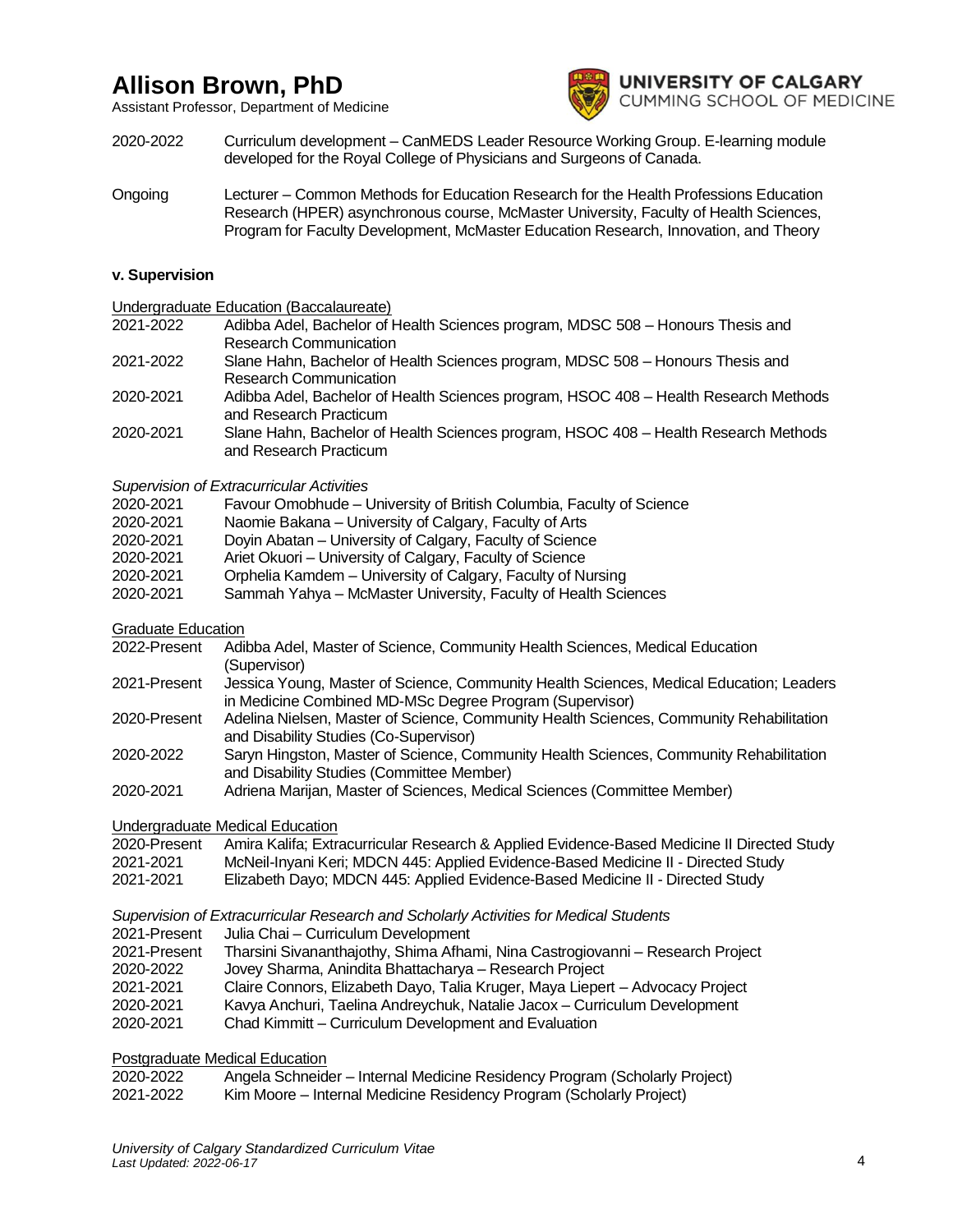Assistant Professor, Department of Medicine



## **VI. ADMINISTRATIVE RESPONSIBILITIES**

## **i. Departmental**

| 2021-Present | Admissions Review Committee, Department of Community Health Sciences                |
|--------------|-------------------------------------------------------------------------------------|
| 2020-Present | Medical Staff Executive Committee, Department of Medicine                           |
| 2020-Present | Department of Medicine Medical Education Executive Committee                        |
| 2020-Present | Department of Medicine, Medical Grand Rounds Planning Committee                     |
| 2019-2020    | Quality Improvement & Patient Safety Committee, Internal Medicine Residency Program |
| 2017-2019    | Community Health Sciences Stream Coordinator, Medical Education Specialization      |
| 2017-2019    | Medical Education Specialization Committee, Community Health Sciences               |

## **ii. Faculty**

| 2018-Present | Co-Chair, Re-Imagining Medical Education (RIME)                                            |
|--------------|--------------------------------------------------------------------------------------------|
| 2021-Present | Consultant, Office of Health and Medical Education Scholarship                             |
| 2021-Present | Office of Health and Medical Education Scholarship Advisory Committee                      |
| 2020-Present | Undergraduate Medical Education Committee                                                  |
| 2019-2020    | Quality Improvement and Patient Safety Working Group, Department of Postgraduate           |
|              | <b>Medical Education</b>                                                                   |
| 2019-Present | Office of Professionalism, Equity, and Diversity Advisory Committee                        |
| 2019-Present | Wellness Innovation Scholarship for Health Professions Education and Sciences (WISHES)     |
|              | <b>Advisory Committee</b>                                                                  |
| 2018-2019    | Canadian Association for Medical Education (CAME) Certificate of Merit Selection Committee |
| 2018-Present | Health & Medical Education Scholarship Symposium Planning Committee                        |
| 2015-2017    | Faculty of Health Sciences Graduate Student Ambassador, McMaster University                |

### **iii. University**

None.

### **iv. External**

2020-Present Royal College of Physicians and Surgeons of Canada, Leader Resource Working Group

## **VII. PROFESSIONAL ACTIVITIES**

### **i. Membership in professional and learned societies**

| 2021-Present | Centre for Quality Improvement & Patient Safety (CQUIPS) |
|--------------|----------------------------------------------------------|
| 2018-Present | Association for Medical Education in Europe (AMEE)       |
| 2017-Present | O'Brien Institute for Public Health (OIPH)               |
| 2017-Present | Canadian Association for Medical Education (CAME)        |
| 2017-Present | Office of Health & Medical Education Scholarship (OHMES) |

## **ii. Professional service**

Peer-Review of Journal Articles

|              | 2021-Present Clinical Teacher                  |
|--------------|------------------------------------------------|
| 2019-Present | Advances in Health Sciences Education          |
|              | 2019-Present Perspectives on Medical Education |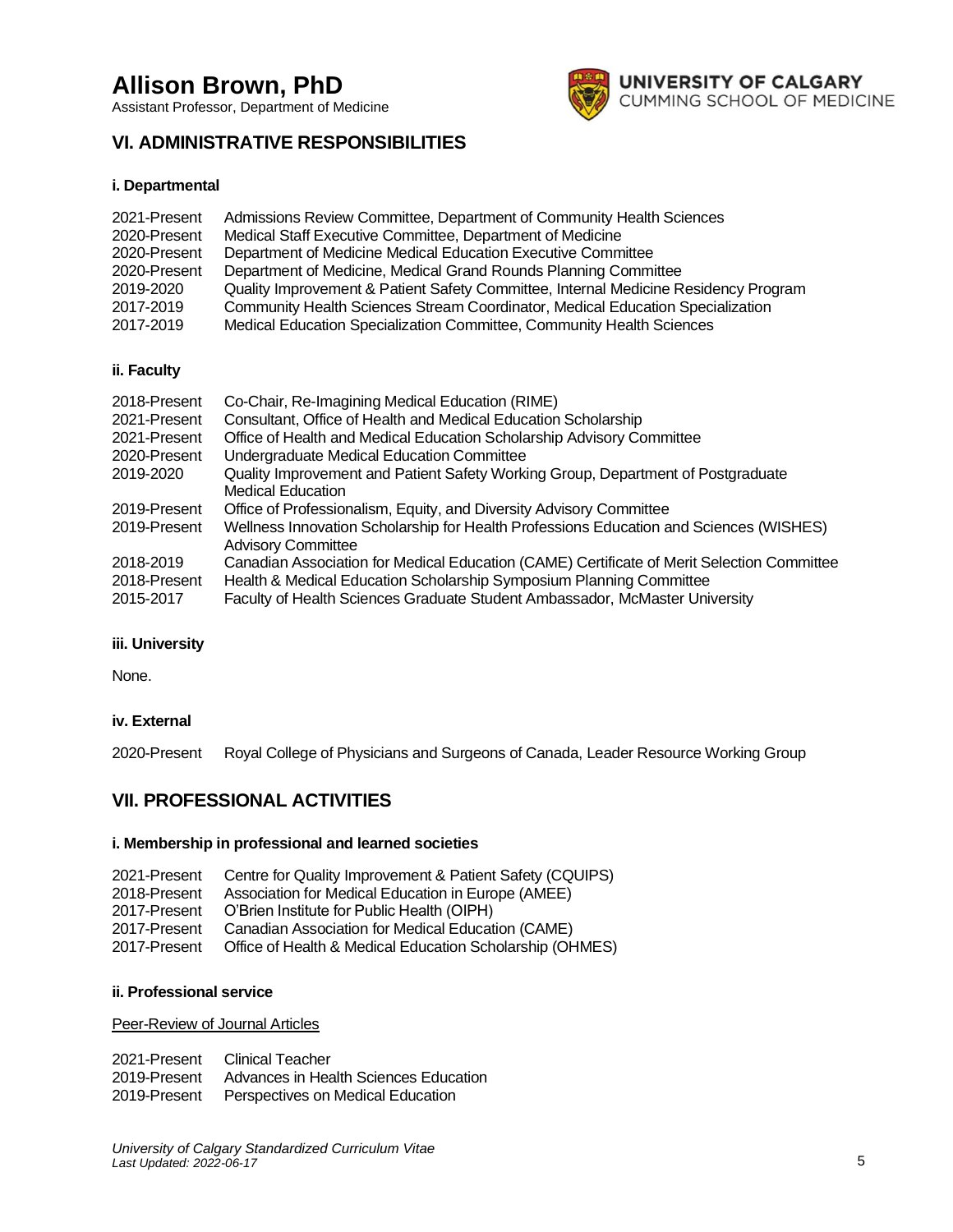Assistant Professor, Department of Medicine



| 2019-2020    | Canadian Family Physician          |
|--------------|------------------------------------|
| 2017-Present | Canadian Medical Education Journal |
| 2016-Present | <b>BMJ Quality</b>                 |

Peer-Review of Conference Abstracts

| 2018-Present | Health and Medical Education Scholarship Symposium |
|--------------|----------------------------------------------------|
| 2017-Present | Canadian Conference on Medical Education           |
| 2017-2018    | Campus Alberta Student Conference on Health        |

## **Assessment**

| 2017-2018 | Examiner, Objective Structured Performance-Related Examination, University of Calgary |
|-----------|---------------------------------------------------------------------------------------|
|           | <b>Surgical Foundations</b>                                                           |
| 2014-2017 | Rater, Computer-Based Assessment for Sampling Personal Characteristics                |

## **VIII. RESEARCH FUNDING**

| 2022-2024 | Uncovering the roots of resistance towards the integration of social justice within a<br>professional training program. Awarded \$71,972 from the Social Sciences and Humanities<br>Research Council (SSHRC). Principal Applicant.                                                                                              |
|-----------|---------------------------------------------------------------------------------------------------------------------------------------------------------------------------------------------------------------------------------------------------------------------------------------------------------------------------------|
| 2022-2023 | Cultivating structural competence and diffusing critical pedagogy into medical education<br>through a novel faculty development program. Awarded \$10,000 from the Taylor Institute for<br>Teaching and Learning's Development and Innovation program. Principal Applicant.                                                     |
| 2022-2023 | How should trauma-informed care be taught to medical learners? Exploring the perspectives<br>of physicians across Canada who practice trauma-informed care. Awarded \$10,000 from the<br>Health Science and Medical Education Research and Innovation Funding Competition.<br>Principal Applicant.                              |
| 2021-2022 | Exploring Undergraduate Medical Students' Sense of Belonging across Medical Schools in<br>Canada. Awarded \$5000 from the Canadian Association on Medical Education (CAME). Co-<br>Applicant.                                                                                                                                   |
| 2021-2022 | A radical reform of medical education: positioning structural competency, health equity, and<br>critical pedagogy at the heart of the pre-clerkship curriculum. Awarded \$13,500 from the VPR<br>Catalyst Grant Competition. Principal Applicant.                                                                               |
| 2021-2024 | Canadian Collaboration for Complex Care (C4): Innovations for optimal and appropriate care<br>for all. Applied for \$464,886 CAD from the CIHR Team Grant: Personalized Health. Co-<br>Applicant (PI: D. Rabi).                                                                                                                 |
| 2021-2022 | Queer Eye on Medicine: Assessing the Lived Experiences of Queer Canadian Physicians<br>and Physician Trainees in the Healthcare Environment. Awarded \$30,000 from the Royal<br>College of Physicians and Surgeons of Canada Strategic Initiatives Grant. Collaborator (PI:<br>C. Shukalek).                                    |
| 2021-2022 | Exploring the translation of quality improvement and patient safety from CanMEDS 2015 to<br>the entrustable professional activities for postgraduate specialty training in Canada. Awarded<br>\$10,000 from the OHMES Health Science and Medical Education Research and Innovation<br>Funding Competition. Principal Applicant. |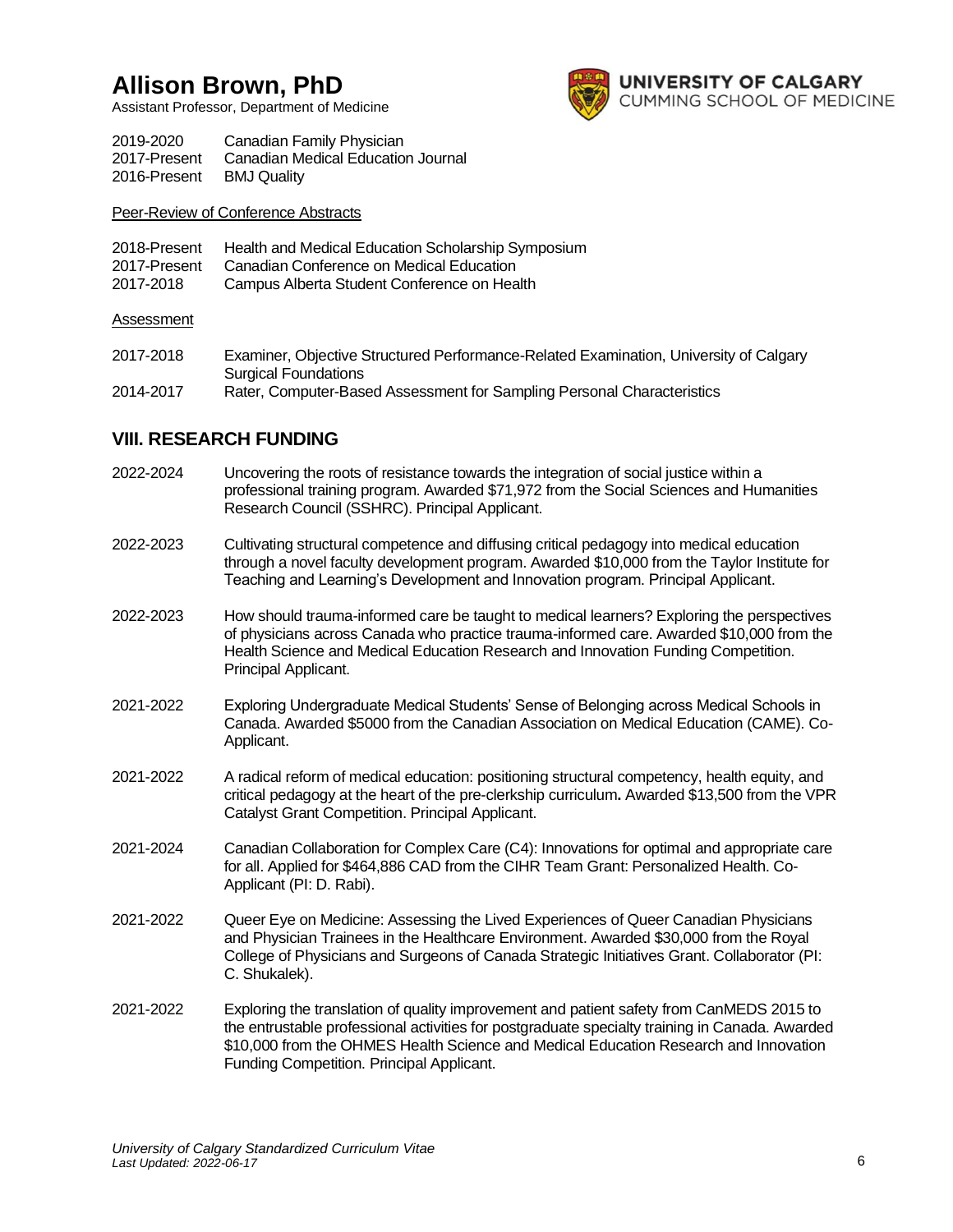Assistant Professor, Department of Medicine



- 2020-2021 Exploring the impact of the COVID-19 pandemic on medical learners. Awarded \$15,000 CAD from the O'Brien Institute for Public Health Catalyst Grant. Principal Investigator, Co-Applicant.
- 2020-2021 Shedding light on the potential for phototherapy in the clinical environment to promote wellness. Awarded \$4,000 CAD from the Department of Obstetrics and Gynecology DEAR Funding Competition. Principal Investigator, Co-Applicant.
- 2020-2021 Indigenous service-learning in Veterinary Education: Systematic program evaluation of an equine veterinary service-learning initiative. Awarded \$10,000 from the Veterinary Education Research Fund. Collaborator. (PI: J-Y Tan).
- 2020-2022 The Assessment of Internal Medicine Evaluations in Residency Study (AIMERS). Awarded \$10,000 CAD from the OHMES Health and Medical Education Research Funding Competition.
- 2019-Present Aging Successfully with HIV: A Structured Approach to Identifying Frailty and Providing Person-Centred Care that Maximizes Personal Attributes. Awarded \$70,000 CAD from the Canadian Foundation for Healthcare Improvement. Co-Investigator. (PI: J. MacMillan).
- 2019-2020 Failure to fail: the patient's perspective. Awarded \$8,500 CAD from the OHMES Health and Medical Education Research Funding Competition. Co-investigator. (PI: R. Kachra, I. Ma)
- 2018-2019 A sequential explanatory mixed-methods study of gender-based discrimination in surgical residents. Awarded \$5,500 from the DEAR Leadership Fund in the University of Calgary Department of Obstetrics and Gynecology.
- 2018-2019 Safer health systems through the training of resident physicians in quality improvement and patient safety. Awarded \$8,500 CAD from the OHMES Health and Medical Education Research Funding Competition.

## **IX. INVITED ADDRESSES**

- 1. **Brown A.** Quality improvement and patient safety: implications for physician training, equity, and social accountability. Department of Medicine Grand Rounds. University of Calgary and Alberta Health Services Calgary Zone. May 2021 in Calgary, Canada.
- 2. **Brown A,** Kachra R. A global perspective on the impact of COVID-19 pandemic on medical education. O'Brien Institute and Department of Community Health Sciences Seminar Series.
- 3. **Brown A**. At the Interface of Research and Quality: From Bench to Bedside to Systems. Presentation at the Health Research Methodology Rounds in October 2016 in Hamilton, Canada.
- 4. **Brown A**, Greenway M. Creating a culture of quality through student-centered program design. Keynote presentation at the Royal College of Surgeons in Ireland International Education Forum in June 2016 in Dublin, Ireland.
- 5. **Brown A**, Greenway M Inspiring students to think about Quality Improvement in teaching and clinical practice. Keynote presentation at the Royal College of Surgeons in Ireland International Education Forum in June 2016 in Dublin, Ireland.

## **X. PUBLICATIONS & PRESENTATIONS**

**i. Peer reviewed manuscripts**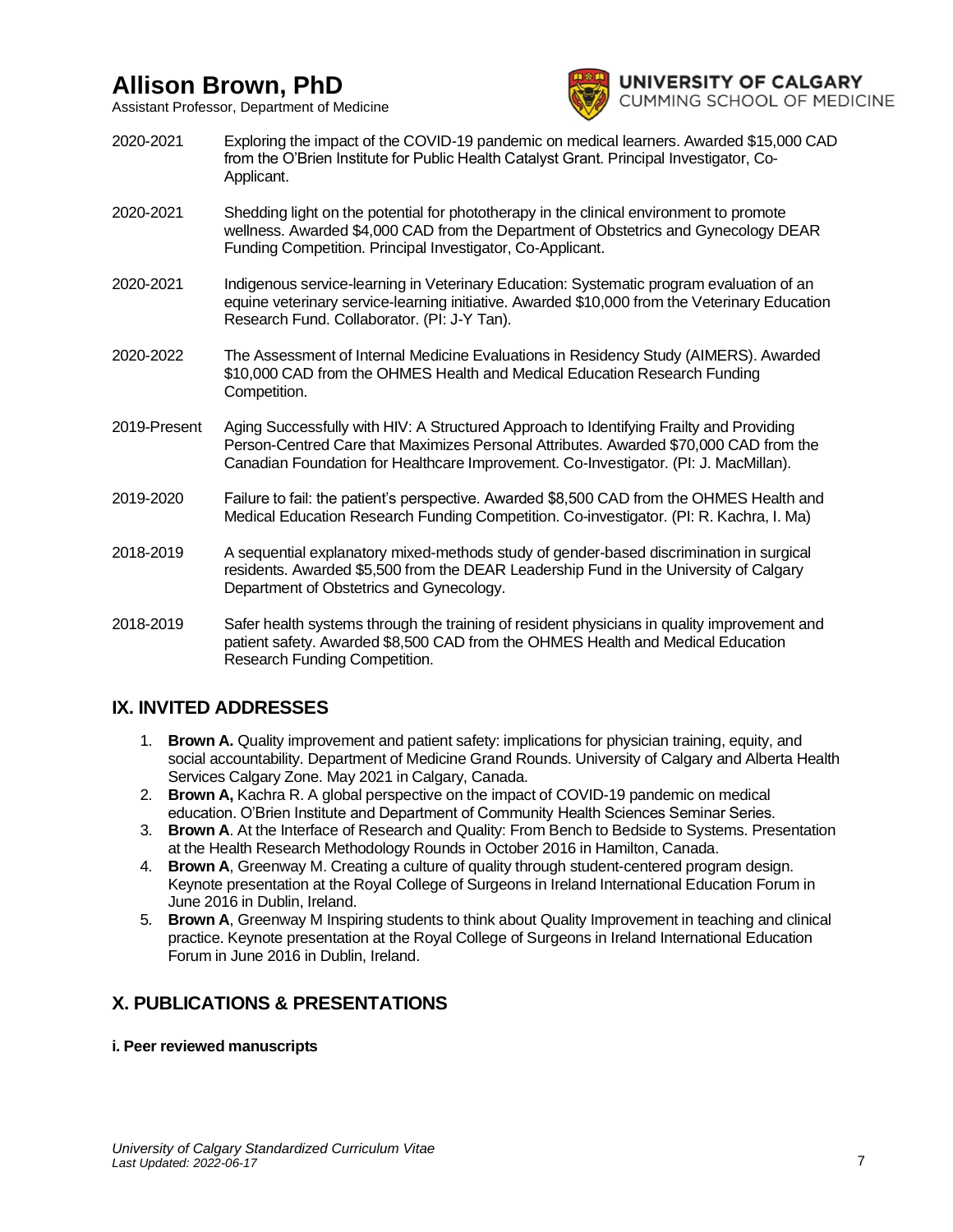Assistant Professor, Department of Medicine



- 1. Sukhera J, Haddara W, Goez H, **Brown A**, Razack S. (2022). Freedom from Discrimination or Freedom to Discriminate? Discursive Tensions within Discrimination Policies in Medical Education. *Advances in Health Sciences Education*, 27(2).
- 2. **Brown A**, Auguste E, Omobhude F, Bakana N, Sukhera J. (2022). Symbolic solidarity or virtue signaling? A critical discourse analysis of the public statements released by academic medical organizations in the wake of George Floyd. *Academic Medicine,* 97(6).
- 3. Deane A, Mattatall F, **Brown A**. (2022). Are healthcare professionals prepared to provide care for patients who have experienced female genital cutting? A cross-sectional survey. *Journal of Obstetrics and Gynecology Canada*, 44(4).
- 4. **Brown A,** Grierson L. (2022). Two sides of the same coin: quality improvement and program evaluation in health professions education. *Journal of Evaluation in Clinical Practice, 28*(1).
- 5. **Brown A**, Goldman J, Wong B. (2021) Utilizing quality improvement to advance health professions education. *Medical Teacher, 18,*(6).
- 6. Freeman G, Bharwani A, **Brown A,** Ruzycki S. (2021). Challenges to Navigating Pregnancy and Parenthood for Physician Parents: A Framework Analysis of Qualitative Data. *Journal of General Internal Medicine.*
- 7. Ruzycki S, Franceshet S, **Brown A.** (2021). Making medical leadership more diverse. *British Medical Journal,* 373.
- 8. Anchuri K, Jacox N, Andreychuk T, **Brown A**. (2021). Structural violence education: a critical moment for psychiatric training. *Canadian Journal of Psychiatry.*
- 9. **Brown A,** Kassam A, Paget M, Blades K, Mercia M, Kachra R. (2021) Exploring the global impact of the COVID-19 pandemic on medical education: an international cross-sectional study of medical learners. *Canadian Medical Education Journal*, *12*(2).
- 10. Cherak S, **Brown A**, Kachra R, Makuk K, Sundershan S, Paget M, Kassam, A. (2021). Exploring the Impact of the COVID-19 Pandemic on Learner Wellness at a Tertiary Care Academic Institution. *Canadian Medical Education Journal*, *12*(2).
- 11. **Brown A,** Atchison K, Hecker K, Kassam A. (2021). A Collective Case Study of How Residents Learn About Quality Improvement During Postgraduate Medical Education at the University of Calgary. *Teaching and Learning in Medicine*, *33*(4)*.*
- 12. Ruzycki S, **Brown A**, Bharwani A, Freeman G. (2021). Gender-Based Disparities in Medicine: A theoretical framework for understanding opposition to equity and equality. *BMJ Leader, 5.*
- 13. **Brown A**, Hecker K, Bok H, Ellaway R. (2021). Strange bedfellows: exploring methodological intersections between realist inquiry and structural equation modeling. *Journal of Mixed Methods Research*, *15*(4).
- 14. Read E, **Brown A,** Maxey C, Hecker K. (2021). Comparing Entrustment and Competence: An exploratory look at performance-relevant information in the final year of a veterinary program. *Journal of Veterinary Medical Education*.
- 15. **Brown A,** Lafreniere K, Freedman D, Nidumolu A, Mancuso M, Hecker K, Kassam A. (2021). A realist synthesis of quality improvement curricula in undergraduate and postgraduate medical education: What works, for whom, and in what contexts? *BMJ Quality and Safety,* 30(4).
- 16. **Brown A,** Bonneville G, Glaze S. (2021). Nevertheless, they persisted: How women experience gender-based discrimination during postgraduate surgical training. *Journal of Surgical Education,*  78(1).
- 17. Smith S, Kassam A, Griggs L, Rizzuti F, Horton J, **Brown A.** (2021). Teaching mindfulness-based stress management techniques to medical students: The Simulated Training for Resilience in Various Environments (STRIVE) program. *Canadian Medical Education Journal*, *12*(1).
- 18. Kachra R, **Brown A.** (2020). The new normal: Medical education during and beyond the COVID-19 pandemic. *Canadian Medical Education Journal*, 11(3).
- 19. Ruzycki SM, Freeman G, Bharwani A, **Brown A.** (2019). Association of Physician Characteristics With Perceptions and Experiences of Gender Equity in an Academic Internal Medicine Department. *JAMA Network Open*, 2(11).
- 20. **Brown A,** Sreenan S, McGarvey A. (2019). Closing the gap: a transatlantic collaboration to foster quality improvement training in graduate entry medical students using applications of QI methodologies to medical education. *BMJ Open Quality*, 8(3).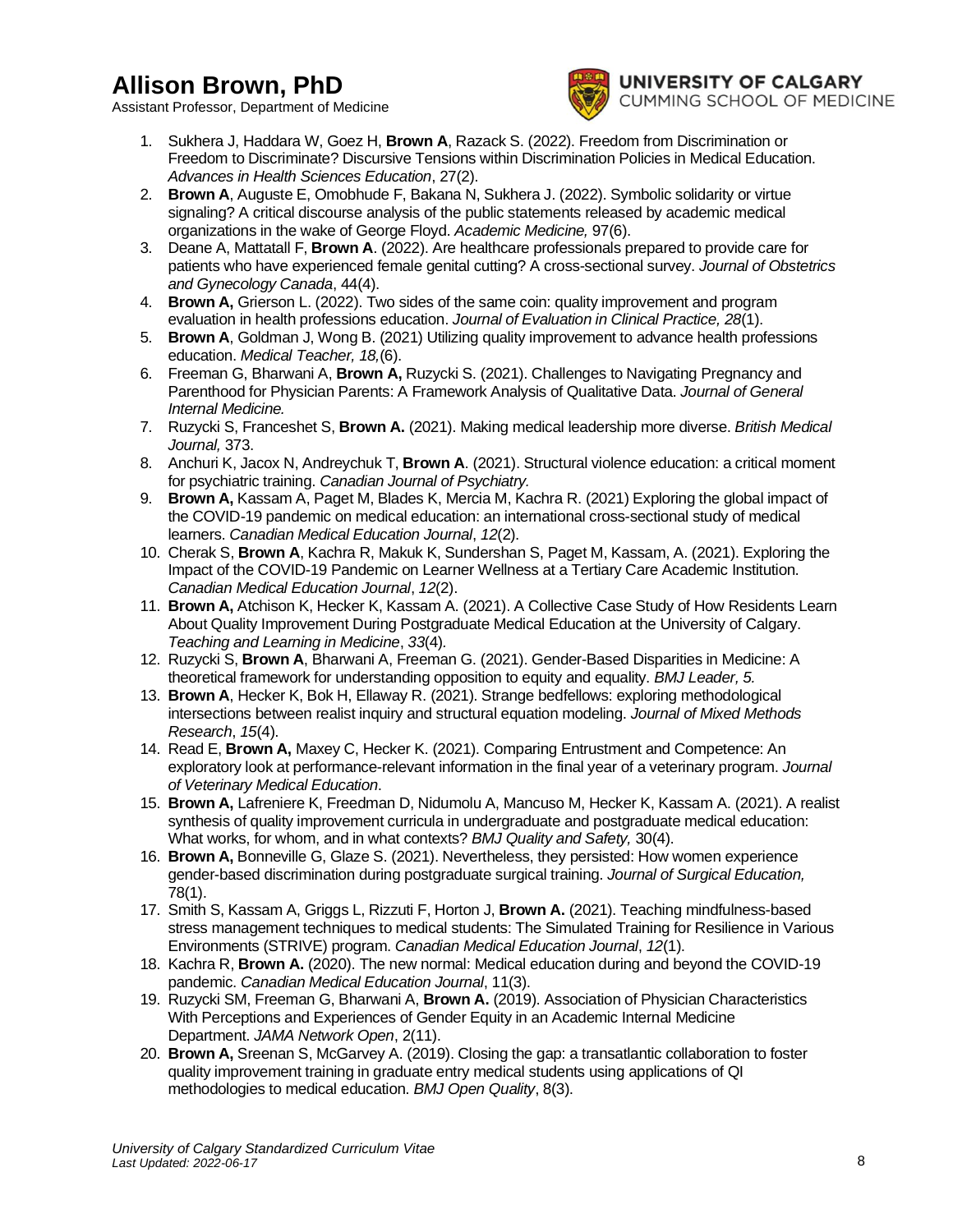Assistant Professor, Department of Medicine



- 21. **Brown A,** Nidumolu A, McConnell M, Hecker K, Grierson L. (2019). Development and psychometric evaluation of an instrument to measure knowledge, skills, and attitudes towards Quality Improvement in health professions education: The Beliefs, Attitudes, Skills, and Confidence in Quality Improvement (BASiC-QI) Scale. *Perspectives on Medical Education*, 8(3), 167-176.
- 22. Ramsay N, Milo M, Moore M, Hossain R, **Brown A**. (2019). Lived experiences of homeless individuals accessing health care in Niagara, Canada: a qualitative descriptive study. *Qualitative Health Research*, 29(13), 1839-1849.
- 23. Chadwick RC, McGregor K, Sneath P, Rempel J, He B, **Brown A**, et al. (2018). STI initiative: Improving testing for sexually transmitted infections in women. *BMJ Open Quality*, 7(4).
- 24. Daza J, Tan C, Fielding R, **Brown A,** Farrokhyar F, Yang I. (2018). Endoscopist- versus Anesthesiologist-Administered Propofol in Gastrointestinal Endoscopy Procedures: A Systematic Review and Meta-Analysis of Patient Safety Outcomes. *Canadian Journal of Surgery*, 61(4), 226.
- 25. **Brown A,** Nidumolu A, Stanhope A, Koh J, Greenway M, Grierson L. (2018). Can medical students acquire quality improvement knowledge prior to substantial clinical exposure? A mix-methods evaluation of a pre-clerkship curriculum. *BMJ Quality and Safety*, 27(7), 576-582.
- 26. Walmsley L, Fortune M, **Brown A.** (2018). Experiential interprofessional education for medical students at a regional medical campus. *Canadian Medical Education Journal,* 9(1), 59-67.
- 27. **Brown A,** Ramsay N, Milo M, Moore M, Hossain R. (2018). How student-led, research-based theatre is a solution for community engagement and advocacy at regional medical campuses: The Health and Equity through Advocacy, Research, and Theatre (HEART) program. *Canadian Medical Education Journal*, 9(1), 6-13.
- 28. **Brown A,** Greenway M, Kwan MY, Grierson LEM. (2017). Education as a context for early engagement in quality improvement. *Medical Education,* 51(11), 1164-1165.
- 29. Andres R, Hahn E, de Kok S, Setrak R., Doyle J, **Brown, A.** (2017). Design and Implementation of a Trauma Care Bundle at a Community Hospital. *BMJ Open Quality*, 6(1).
- 30. Thompson C, Zahradnik M, **Brown A,** Fleming DG, Law, M. (2015). The use of an IV to PO clinical intervention form to improve antibiotic administration in a community-based hospital. BMJ Open Quality, 4(1), u200786-w2247.
- 31. Law M, Hamilton M, Bridge E, **Brown A,** Greenway M, Stobbe K. (2014). The effect of clinical teaching on patient satisfaction in rural and community settings. *Canadian Journal of Rural Medicine*, 19(2), 57-62.
- 32. Moore A, Patterson C, Nair K, Oliver D, **Brown A,** Keating P, Riva, J. (2015). Minding the gap: Prioritization of care issues among nurse practitioners, family physicians and geriatricians when caring for the elderly. *Journal of Interprofessional Care*, 29(4), 401-403.
- 33. Moore A, Patterson C, White J, House ST, Riva JJ, Nair K, **Brown A,** Kadhim-Saleh A, McCann D. (2012). Interprofessional and integrated care of the elderly in a family health team. *Canadian Family Physician.* 58(8): e-436-41.

## Manuscripts undergoing, or in preparation for, peer-review

- 1. Schneider A, Sharma J, Bhattacharya A, **Brown A.** Exploring the implied and explicit positioning of competency-based medical education and social accountability: a narrative review. Manuscript in press.
- 2. Kalifa A, Okuori A, Kamdem O, Abatan D, Yahyah S, **Brown A**. 'This shouldn't be our job to help you do this': exploring the anti-racism responses across medical schools in Canada in 2020. Manuscript in press.
- 3. **Brown A**, Currie D, Mercia M, Mintz M, Fruetel K, Kassam A. Does the implementation of competency-based medical education impact the quality of narrative feedback? A retrospective analysis of assessment data in a Canadian internal medicine residency program. Manuscript undergoing peer review.

## **ii. Non-peer reviewed manuscripts**

Theses and Dissertations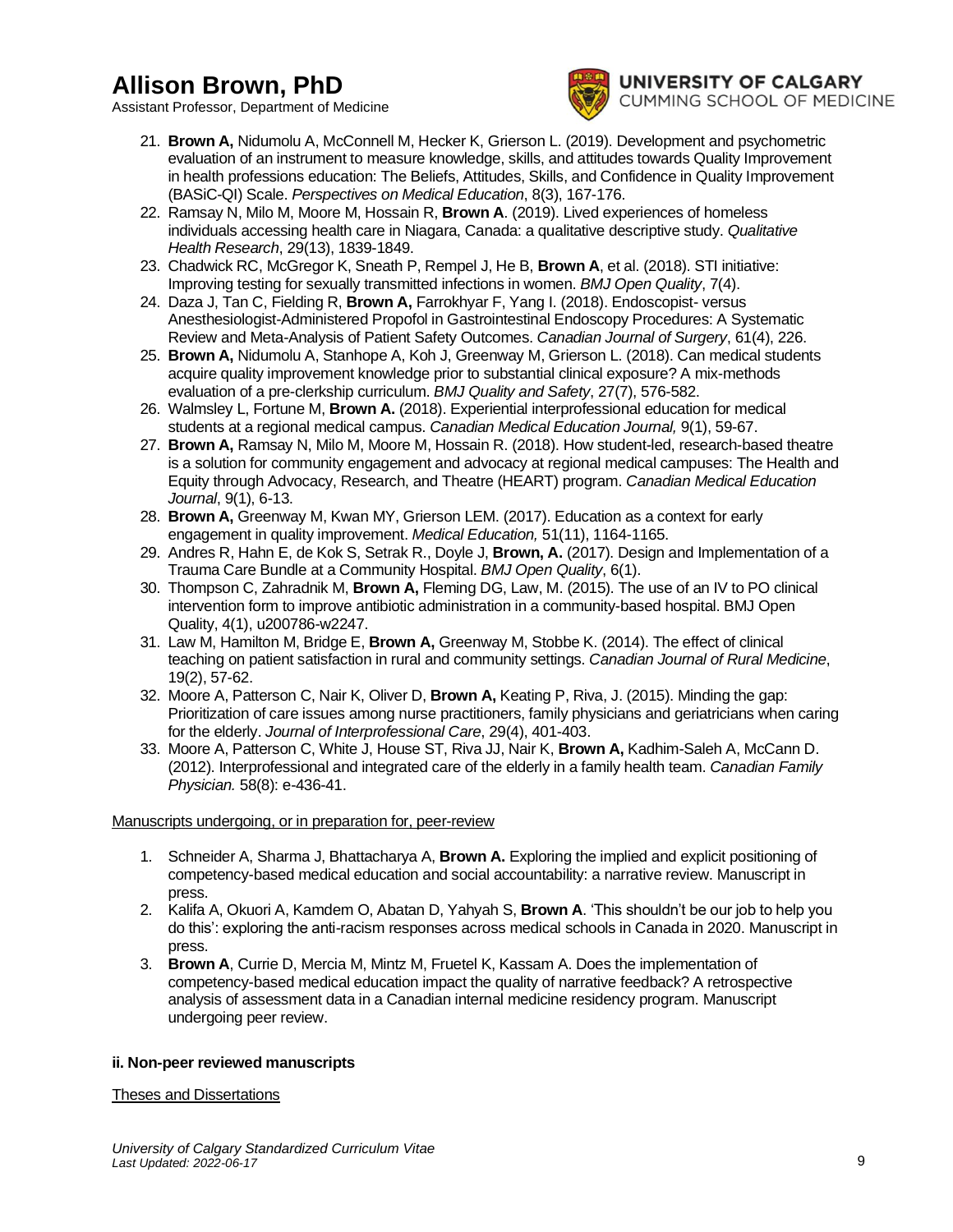Assistant Professor, Department of Medicine



- 1. **Brown A.** (2020). Quality Improvement Training in Medical Education. University of Calgary.
- 2. **Brown A.** (2017). Methodological applications of quality improvement to program evaluation models in medical education. McMaster University.

### Educational and Technical Resources

- 1. **Brown A.** The Program for Innovation in Scholarship & Medicine (PRISM). Program Handbook. Royal College of Surgeons in Ireland.
- 2. **Brown A** & Grierson LEM. A Toolkit for Enhancing Medical Education through Quality Improvement and Program Evaluation. Available through McMaster University.
- 3. **Brown A,** Agarwal G, Greenway M. Integrated Quality Improvement in Residency for Family Medicine (INQUIRE-FM). Program Handbook.
- 4. **Brown A,** Greenway M. The Program for Improvement in Medical Education: Program Handbook. McMaster University.
- 5. **Brown A,** Greenway M. The Program for Improvement in Medical Education: Program Handbook. Royal College of Surgeons in Ireland.

## **iii. Books and Book Chapters**

1. Hossain R, **Brown A**. (2020). Uncovering the Lived Experience of Homelessness: Conducting Interviews and Generating Themes to Understand Barriers and Facilitators to Care through Qualitative Descriptive Research. *SAGE Research Methods.*

## **iv. Published Abstracts**

- 1. Afhami S, Sivananthajothy P, Castogiovanni N, Adel A, Osei-Tutu K, **Brown A**. Longing to belong: a mixed methods study of medical student sense of belonging across Canada. *Canadian Medical Education Journal,* 13(2).
- 2. Schneider A, Bhattacharya A, Sharma T, **Brown A**. (2022). Exploring the relationship between social accountability and competency-based medical education: A narrative review. *Canadian Medical Education Journal,* 13(2).
- 3. Kalifa A, Okuori A, Kamdem O, Abatan D, Yahya S, **Brown A**. "If I do nothing, nothing will happen; if I do something, I'm going to end up doing everything": Examining the institutional responses of Canadian medical schools to the calls to action to address anti-Black racism in 2020. *Canadian Medical Education Journal,* 13(2).
- 4. **Brown A**, Omobhude F, Auguste E, Bakana N, Sukhera S. (2021) Actions speak louder than words: A critical discourse analysis of anti-racism statements released by medical schools and organizations. *Canadian Medical Education Journal*, 12*(2)*:e169.
- 5. Anchuri K, Andreychuk T, Jacox N, **Brown A**. (2021) Integrating structural violence education into pre-clerkship psychiatry curricula. *Canadian Medical Education Journal*, 12*(2)*:e170.
- 6. **Brown A**, Kassam A, Paget M, Blades K, Mercia M, Kachra R. (2021) "I am just waiting to step into the fire and there is nothing I can do about it:" An international study of learner perceptions regarding the impact of COVID-19 on their medical training and wellbeing. *Canadian Medical Education Journal*, 12*(2)*:e214.
- 7. Kimmitt C, **Brown A**, Kachra R. (2021) Implementation of case-based learning strategies in the development of an online clerkship curriculum during the COVID-19 pandemic. *Canadian Medical Education Journal*, 12*(2)*:e208.
- 8. **Brown A,** Atchison K, Hecker K, Kassam A. (2020) Moving away from the "check box" metaphor: how residents are learning about quality improvement during residency training. *Canadian Medical Education Journal*, 11(2):e107.
- 9. **Brown A**, Lafreniere K, Freedman D, Nidumolu A, Mancuso M, Hecker K, Kassam A. (2020). Exploring how best to teach quality improvement throughout the continuum of medical training: a realist review of peer-reviewed and grey literature. *Canadian Medical Education Journal*, 11(2):e106.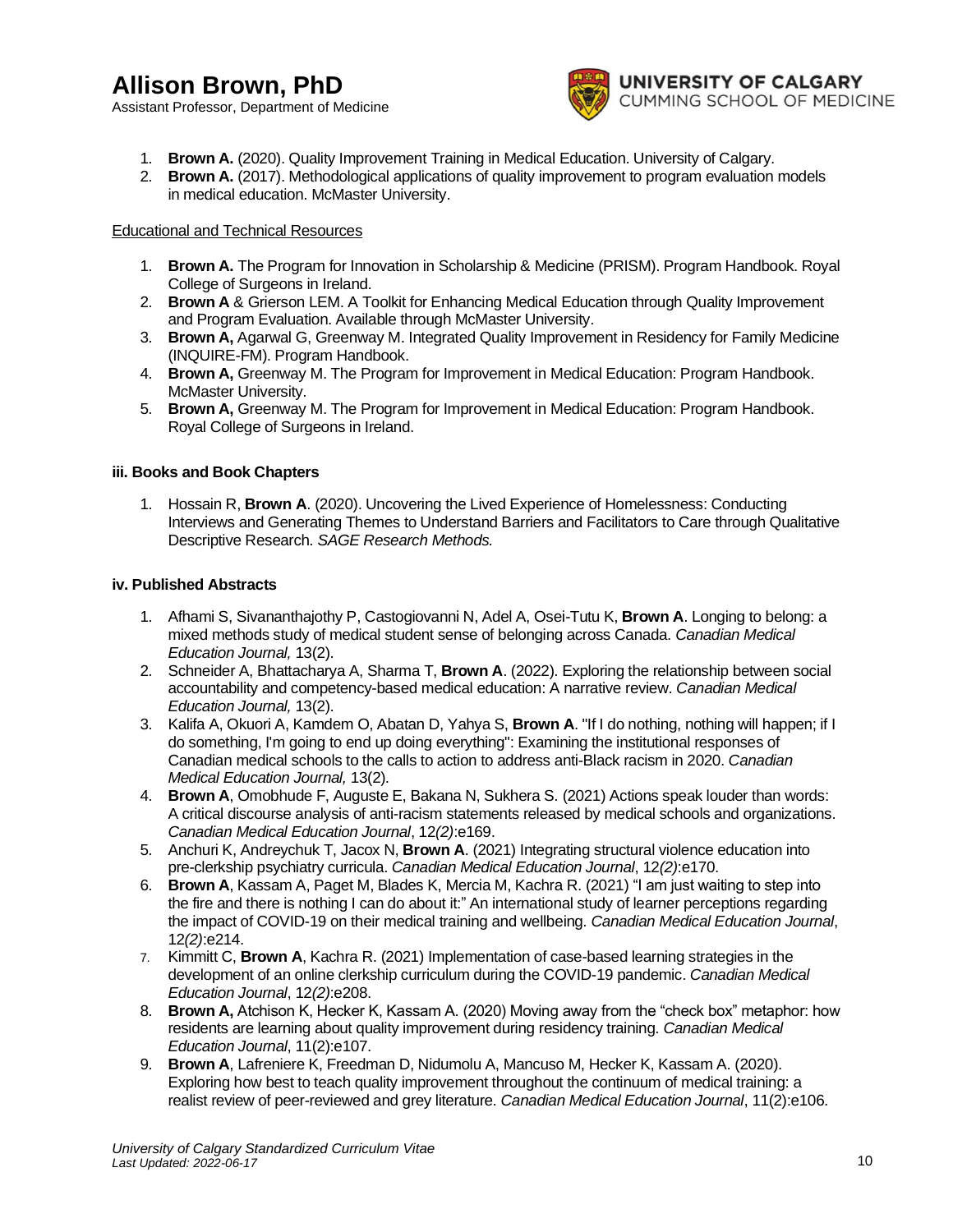Assistant Professor, Department of Medicine



- 10. Kachra R, **Brown A,** Paget M, Sharma N, Brockman K, Low J, Urquhart Z. (2020). Using design thinking to re-invent the delivery of undergraduate medical education. *Canadian Medical Education Journal,* 11(2):e83.
- 11. Mercia M, Kachra R, Ma I, **Brown A**. (2020). Exploring patient perceptions of learner competence on a medical teaching unit. *Canadian Medical Education Journal,* 11(2):e73.
- 12. Ruzycki S, Freeman G, Bharwani A, **Brown A.** (2020). Perceptions and experiences of gender equity in an academic internal medicine department. *Canadian Medical Education Journal,* 11(2):e62.
- 13. Smith S, Griggs L, Rizzuti F, Horton J, Kassam A, **Brown A**. (2020). Teaching mindfulness-based stress management techniques to medical students: Pilot results from the Simulated Training for Resilience in Various Environments (STRIVE) program. *Canadian Medical Education Journal,* 11(2)
- 14. **Brown A**, Bonneville G, Glaze S. (2019). "You Cut Like a Girl" How surgical residents at the University of Calgary experience gender-based discrimination during postgraduate training. *Canadian Journal of Surgery*. 62(Suppl 1),S213.
- 15. Bonneville G, Glaze S, **Brown A.** (2019). "You cut like a girl" A sequential explanatory mixed methods study of gender-based discrimination among surgical residents. *Canadian Medical Education Journal,* 10(2):e43.
- 16. Ramsay N, Milo M, Hossain R, Moore M, **Brown A.** (2018). Research-Based Theatre as a Method of Improving Health Advocacy Training in Undergraduate Medical Education. *Medical Education,* 51(S1): 42.
- 17. Fortune M, Walmsley L, **Brown A,** Miller F, Sneath P. (2017). Elevating the pre-clerkship IPE curriculum: The Horizontal Elective for Interprofessional Growth and Healthcare Team Enhancement (HEIGHTEN). *Medical Education*, Supp 1, 51: 58.
- 18. Hahn E, Andres R, de Kok T, **Brown A,** Doyle, J. (2016). Improving patient safety and streamlining care at a community hospital through spread and scale of a trauma care bundle. *Canadian Journal of Emergency Medicine*, 18, pp S29-S127.
- 19. **Brown A,** Greenway M. (2016). Two Birds One Stone: Using Quality Improvement Principles to Engage Medical Students and Enhance Medical Curricula. *Medical Education*, Supp S1 50: 4-23.
- 20. Bridge E, **Brown A,** Greenway M, Law M. (2016). Interprofessional Education for Quality Improvement Program (I-EQUIP): Improving Patient Safety Knowledge, Skills, and Attitudes Through Applied Learning. *Medical Education*, Supp S1 50: 24–133.
- 21. Hahn E, Baron M, **Brown A,** Brown I. (2015). The Design and Implementation of a Decision Box Tool to Aid in Shared Decision-Making Regarding Prostate Biopsy. *American Journal of Clinical Pathology*, 144:A353.
- 22. **Brown A,** Greenway M, Law M. (2015). Engaging learners in a medical education context for early introduction of Quality Improvement (QI) methodology: The Program for Improvement in Medical Education. *Medical Education*, Supp 1 49: 24–159.
- 23. Stobbe K, **Brown A,** Jung B, Prentice D, Triemstra C, Taplay K, Delrue A. (2014). Training Together to Care Together: The Design and Implementation of an Interprofessional Education (IPE) Ward for Medical, Nursing and Allied Health Learners. *Medical Education,* 48:4-5.

## **v. Communications**

## Written Communications

- **1.** Connors C, Dayo E, Kruger N, Alavian S, Vincent J, **Brown A**[. Not on the same team: Police](https://healthydebate.ca/2021/08/topic/police-presence-in-health-care/)  [presence in health-care settings is at odds with professional obligations and trauma-informed care.](https://healthydebate.ca/2021/08/topic/police-presence-in-health-care/)  Healthy Debate. August 2021.
- 2. Stephen G, **Brown A**. [Medical students, beware the pitfalls of becoming "influencers" on social media.](https://healthydebate.ca/opinions/medical-influencers-on-social-media) Published in Healthy Debate. March 2019.
- 3. **Brown A** & Ruzycki S. [The idea that medicine is above sexism is false—and destructive.](http://healthydebate.ca/opinions/sexism-in-medicine) Published in Healthy Debate. June 2018.
- 4. Hossain R & **Brown A.** [Basic Income: A simple solution to the complexity of poverty and health.](http://healthydebate.ca/opinions/basic-income) Published in Healthy Debate. January 2017.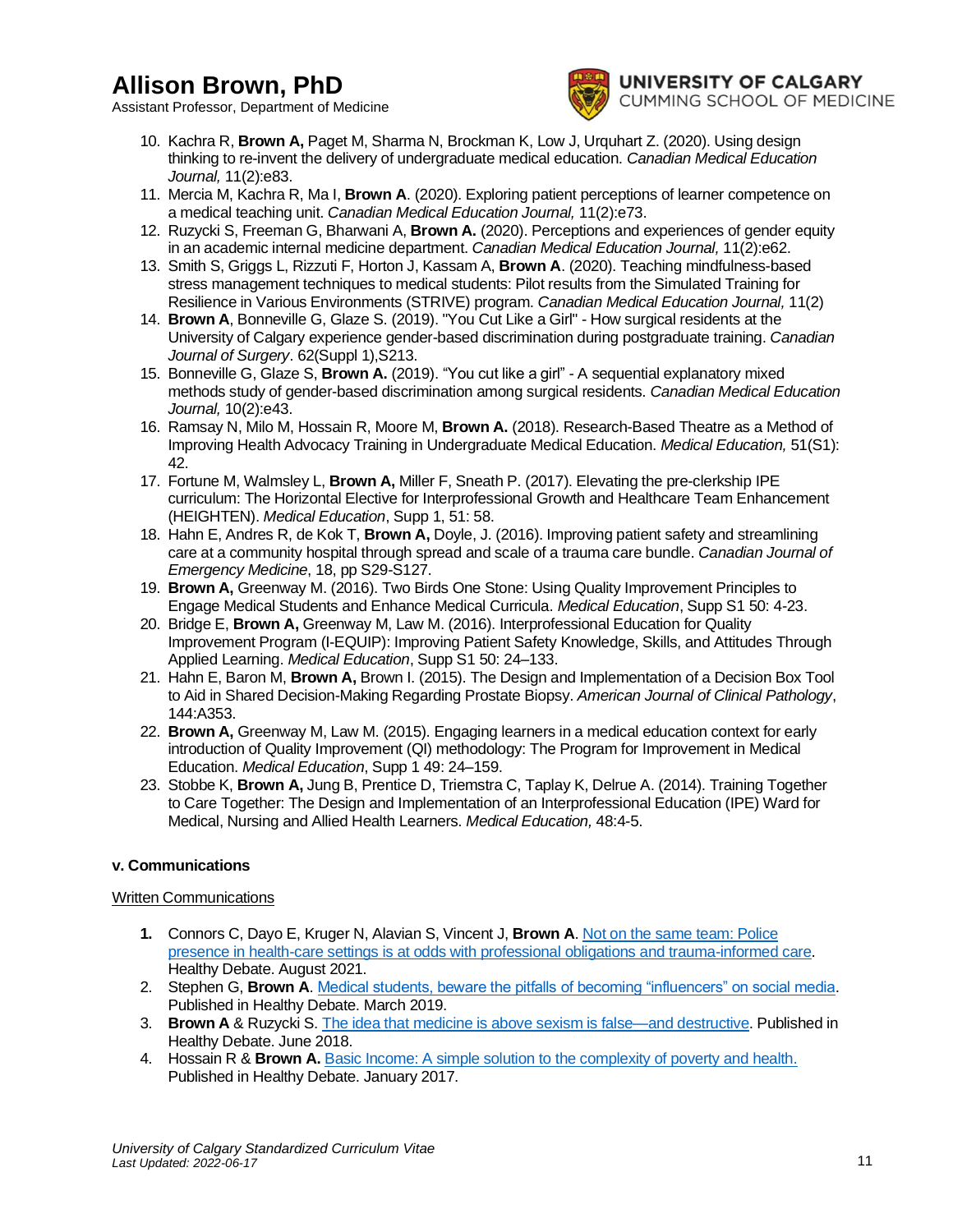Assistant Professor, Department of Medicine



5. Hahn E, Baron M, **Brown A,** Brown I. Designing and implementing a prostate biopsy decision-box tool to aid shared decision-making. *Scrub In*, 11(1).

### Reports for Lay Audiences and Community Organizations, Media Reports and Public Interviews

- 1. [Re-imagining Medical Education initiative passes feasibility review, green lighting work on curricular](https://ucalgary.ca/news/re-imagining-medical-education-initiative-passes-feasibility-review-green-lighting-work-curricular)  [reform and further consultation.](https://ucalgary.ca/news/re-imagining-medical-education-initiative-passes-feasibility-review-green-lighting-work-curricular) University of Calgary News. November 2021.
- 2. ['Inequity is a public health crisis': new article finds Canadian medical leadership lacking in diversity.](https://ucalgary.ca/news/inequity-public-health-crisis-new-article-finds-canadian-medical-leadership-lacking-diversity) Published in UToday. June 2021.
- 3. [The Rise of the Social Media Doctor.](https://uoftmedmagazine.utoronto.ca/2020/winter/) Interview with the University of Toronto Medicine Magazine. Fall 2019.
- 4. [These women say that sexism is still very prevalent in medicine.](https://www.ctv.ca/YourMorning/Video/These-women-say-that-sexism-is-still-very-prevalent-in-medicine-vid1426281) Live television interview on CTV Your Morning. June 2018.
- 5. [McMaster's Niagara campus receives international award.](https://fhs.mcmaster.ca/main/news/news_2017/niagara_campus_receives_international_award.html) McMaster Faculty of Health Sciences. January 2017.
- 6. [Students devise map for prostate biopsy decisions.](https://fhs.mcmaster.ca/main/news/news_2015/prostate_cancer_decision_map.html) McMaster Faculty of Health Sciences. November 2015.
- 7. [Med students devise prostate map.](https://www.niagarafallsreview.ca/news-story/8183997-med-students-devise-prostate-map/) Niagara Falls Review. December 2015.
- 8. [Teaming up for healthcare quality.](https://www.youtube.com/watch?v=5thPjHSyFSA) Niagara Health System. April 2014.

#### Policy Briefs

1. Jalil R, Ruzycki S, **Brown A**, Nkemdirim M[. Changing the faces of medicine: it starts at the top.](https://obrieniph.ucalgary.ca/sites/default/files/Changing%20the%20faces%20of%20medicine_policy%20brief.pdf) Policy brief published by the O'Brien Institute for Public Health Centre for Health Policy and the University of Calgary School of Public Policy. August 2021.

#### **vi. Conference Workshops**

- 1. Ruzycki S, **Brown A.** Protecting the residency selection process from explicit and implicit bias. Workshop at the International Conference on Residency Education in September 2019 in Ottawa, Canada.
- 2. **Brown A**, Ruzycki S. How can we promote equity and inclusion within medical education at the University of Calgary? Personally Arranged Learning Objectives (PeArLs) session at the University of Calgary Health and Medical Education Scholarship Symposium in February 2019 in Calgary, Canada.
- 3. **Brown A.** QI Power Hour: Integrating Quality Improvement and Patient Safety into Rural Practice. Workshop at the Society of Rural Physicians of Canada (SRPC) Rural and Remote Medicine Conference in April 2017 in Calgary, Canada.
- 4. **Brown A,** El-Houssein N. Becoming the Tallest Smurf: Hallmarks of Quality Improvement and Patient Safety in Rural Family Medicine. Interactive Workshop delivered at the Society of Rural Physicians of Canada (SRPC) Rural and Remote Medicine Conference in May 2016 in Charlevoix, Canada.
- 5. **Brown A,** Greenway M. Two birds one stone: Using Quality Improvement principles to engage medical students and enhance medical curricula. Workshop at the Canadian Conference on Medical Education (CCME) in April 2016 in Montreal, Canada.
- 6. **Brown A,** Greenway M. Beginners Guide to Quality Improvement. Interactive workshop presentation at the Health Quality Symposium in April 2016 in Niagara Falls, Canada.

#### **vii. Conference Presentations**

#### Oral Presentations

1. **Brown A**, Mintz M, Fruetel K, Kassam A. Quantities of quality, quantity versus quality: The influence of competency-based medical education on narrative assessment data in Internal Medicine residency program training. Presented at the International Conference on Residency Education in October 2022 in Montreal, Canada.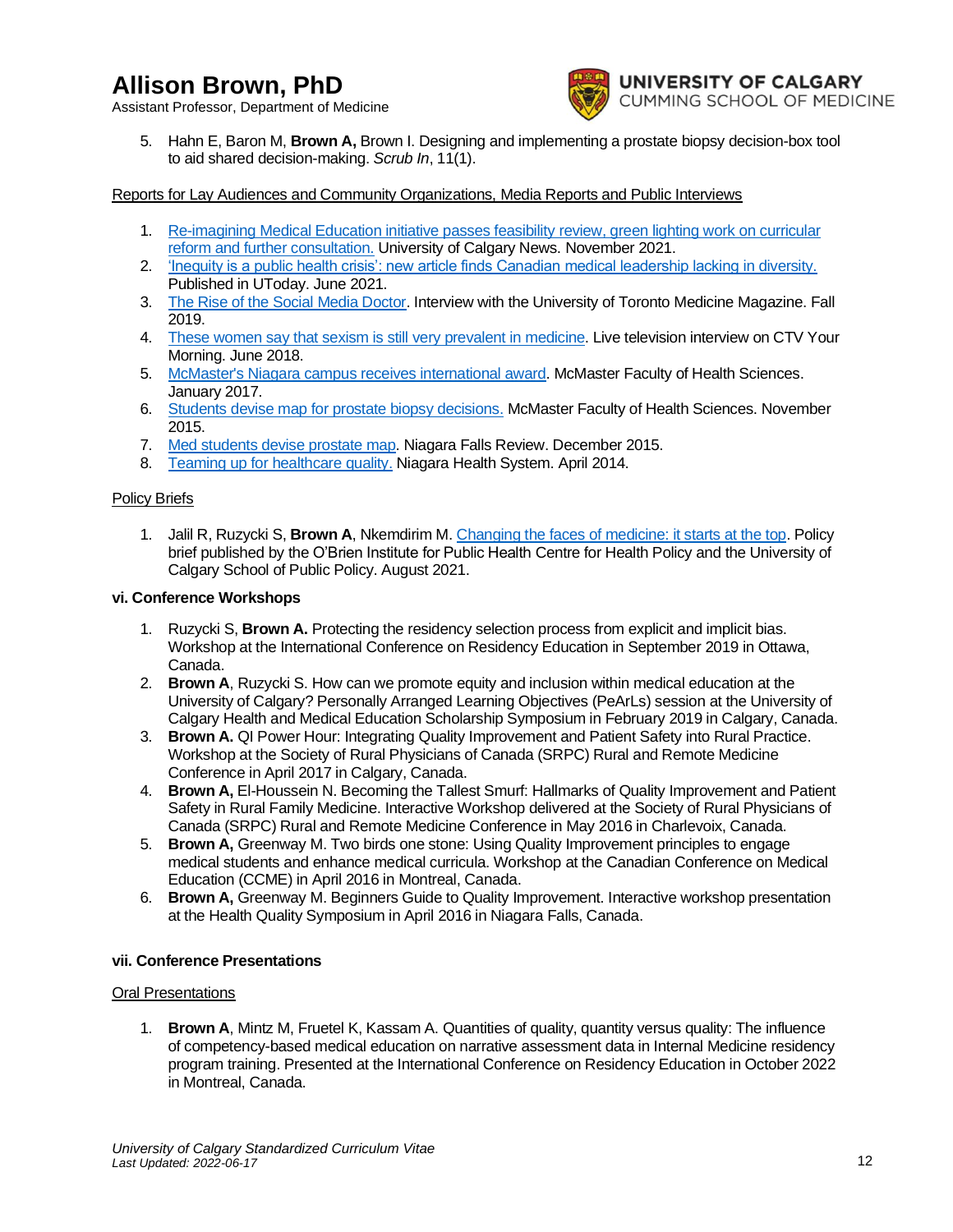Assistant Professor, Department of Medicine



**INIVERSITY OF CALGARY** CUMMING SCHOOL OF MEDICINE

- 2. Afami S, Sivananthajothy P, Castrogiovanni N, Adel A, Osei-Tutu K, **Brown A.** Longing to belong: a mixed methods study of medical student sense of belonging across Canada. Virtual presentation at the Canadian Conference on Medical Education in April 2022 in Calgary, Canada.
- 3. Kalifa A, Okuori A, Kamdem O, Abatan D, Yahyah S, **Brown A.** "If I do nothing, nothing will happen; if I do something, I'm going to get minority taxed": Examining the institutional responses of Canadian medical schools to the calls to action to address anti-Black racism in 2020. Presented at the Canadian Conference on Medical Education in April 2022 in Calgary, Canada.
- 4. Schneider A, Bhattacharya A, Sharma J, **Brown A.** Exploring the relationship between social accountability and competency-based medical education: A narrative review. Presented at the Canadian Conference on Medical Education in April 2022 in Calgary, Canada.
- 5. Deane A, Mattatall F, **Brown A.** How prepared are healthcare professionals to provide care for patients who have experienced female genital cutting? A cross sectional survey of healthcare professionals in Calgary, Canada. Presented at the Clara Christie Research Day in Calgary, Canada.
- 6. **Brown A**, Omobhude F, Auguste E, Bakana N, Sukhera S. Actions speak louder than words: A critical discourse analysis of anti-racism statements released by medical schools and organizations. Presented at the Canadian Conference on Medical Education in April 2021 in St. John's, Newfoundland, Canada [Virtual].
- 7. Anchuri K, Andreychuk T, Jacox N, **Brown A**. Integrating structural violence education into preclerkship psychiatry curricula. Presented at the Canadian Conference on Medical Education in April 2021 in St. John's, Newfoundland, Canada [Virtual].
- 8. **Brown A**, Kassam A, Paget M, Blades K, Mercia M, Kachra R. "I am just waiting to step into the fire and there is nothing I can do about it:" An international study of learner perceptions regarding the impact of COVID-19 on their medical training and wellbeing. Presented at the Canadian Conference on Medical Education in April 2021 in St. John's, Newfoundland, Canada [Virtual].
- 9. Kimmitt C, **Brown A**, Kachra R. Implementation of case-based learning strategies in the development of an online clerkship curriculum during the COVID-19 pandemic. Presented at the Canadian Conference on Medical Education in April 2021 in St. John's, Newfoundland, Canada [Virtual].
- 10. **Brown A,** Kachra R, Kassam A, Paget M, Blades K, Mercia M. Learners on the sidelines, learners on the front lines: how medical learners around the world were impacted during initial spread of the COVID-19 pandemic in Spring 2020. Presented at the 7<sup>th</sup> Annual Health and Medical Education Scholarship Symposium in February 2021 in Calgary, Canada [Virtual].
- 11. Auguste E, Omobhude F, Bakana N, Sukhera J, **Brown A**. "We're listening and learning": A critical discourse analysis of anti- racism statements released by medical schools and organizations. Presented at the  $7<sup>th</sup>$  Annual Health and Medical Education Scholarship Symposium in February 2021 in Calgary, Canada [Virtual].
- 12. **Brown A,** Atchison K, Lafreniere K, Freedman D, Nidumolu A, Mancuso M, Ellaway R, Bok H, Hecker K, Kassam A. Twenty years after To Err Is Human: How are medical schools training future physicians about quality improvement? Accepted for oral presentation to the Doctoral Reports category at the Association for Medical Education in Europe (AMEE) Conference in September 2020 in Glasgow, Scotland. Cancelled due to COVID-19.
- 13. **Brown A**, Hecker K, Ellaway R. A critical realist, a quality improver, and a path analyst walk into a bar… Oral presentation at the Bayfield Meeting in June 2020 in Bayfield, Canada. Cancelled due to COVID-19.
- 14. **Brown A,** Atchison K, Hecker K, Kassam A. Moving away from the "check box" metaphor: how residents are learning about quality improvement during residency training. Accepted for oral presentation at the Canadian Conference on Medical Education in April 2020 in Vancouver, Canada. Cancelled due to COVID-19*.*
- 15. **Brown A**, Lafreniere K, Freedman D, Nidumolu A, Mancuso M, Hecker K, Kassam A. Exploring how best to teach quality improvement throughout the continuum of medical training: a realist review of peer-reviewed and grey literature. Accepted for oral presentation at the Canadian Conference on Medical Education in April 2020 in Vancouver, Canada. Cancelled due to COVID-19.
- 16. Kachra R, **Brown A,** Paget M, Sharma N, Brockman K, Low J, Urquhart Z. Using design thinking to re-invent the delivery of undergraduate medical education. Accepted for oral presentation at the Canadian Conference on Medical Education in April 2020 in Vancouver, Canada. Cancelled due to COVID-19.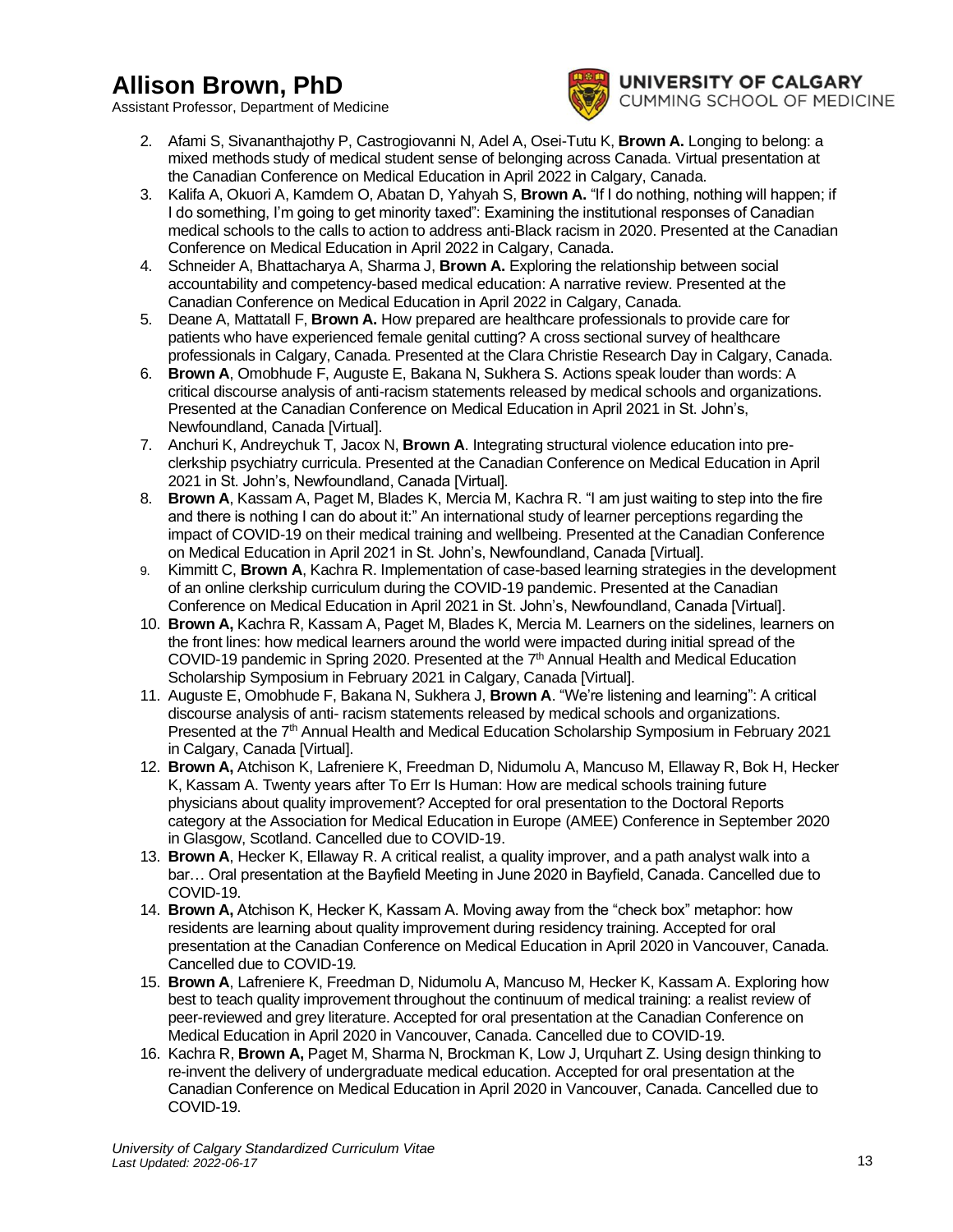Assistant Professor, Department of Medicine



**INIVERSITY OF CALGARY** CUMMING SCHOOL OF MEDICINE

- 17. Mercia M, Kachra R, Ma I, **Brown A**. Exploring patient perceptions of learner competence on a medical teaching unit. Accepted for oral presentation at the Canadian Conference on Medical Education in April 2020 in Vancouver, Canada. *Cancelled due to COVID-19.*
- 18. Ruzycki S, Freeman G, Bharwani A, **Brown A.** Perceptions and experiences of gender equity in an academic internal medicine department. Accepted for oral presentation at the Canadian Conference on Medical Education in April 2020 in Vancouver, Canada. Cancelled due to COVID-19.
- 19. **Brown A**, Lafreniere K, Freedman D, Nidumolu A, Mancuso M, Hecker K, Kassam A. Exploring contexts and mechanism that can optimize curricula for teaching Quality Improvement across the continuum of medical training: a realist review. Presented at the OHMES Health and Medical Education Scholarship Symposium in March 2020 in Calgary, Canada.
- 20. **Brown A,** Atchison, K, Hecker K, Kassam A. How are residents at the University of Calgary learning about Quality Improvement during their postgraduate training? Presented at the OHMES Health and Medical Education Scholarship Symposium in March 2020 in Calgary, Canada.
- 21. Mercia M, Kachra R, Ma I, **Brown A**. How do patients perceive learner competence? A convergent parallel mixed methods study of inpatients on a medical teaching unit. Presented at the OHMES Health and Medical Education Scholarship Symposium in March 2020 in Calgary, Canada.
- 22. Smith S, Griggs L, Rizutti F, Horton J, **Brown A.** STRIVE: Shifting from 'Surviving to Thriving' through mindfulness-based simulations. Presented at the Family Medicine Forum in October 2019 in Vancouver, Canada.
- 23. **Brown A**, Bonneville G, Glaze S**.** Having to work twice as hard for half the respect: How female surgical residents at the University of Calgary experience gender-based discrimination during postgraduate training. Presented at the International Conference on Residency Education in September 2019 in Ottawa, Canada.
- 24. **Brown A,** Bonneville G, Glaze S. 'You cut like a girl:' How female surgical residents at the University of Calgary experience gender-based discrimination during postgraduate training. Presented at the Canadian Conference for the Advancement of Surgical Education in September 2019 in Ottawa, Canada.
- 25. Kachra R, **Brown A**, Sharma N, Paget M. Using design thinking to re-invent the delivery of undergraduate medical education. Presented at the Association for Medical Education in Europe (AMEE) Conference in August 2019 in Vienna, Austria.
- 26. Grierson L, Nidumolu A, **Brown A**. QI education outside of the clinical setting: A sequential explanatory mixed-methods study of a QI training that uses the medical school as the context for improvement. Presented at the Association for Medical Education in Europe (AMEE) Conference in August 2019 in Vienna, Austria.
- 27. **Brown A,** Bonneville G, Glaze S. How surgical residents at the University of Calgary experience gender-based discrimination. Presented at Surgeon's Day (Department of Surgery) in June 2019 in Calgary, Canada.
- 28. Bonneville G, **Brown A**, Glaze S. Working twice as hard for half the respect: How female surgical residents at the University of Calgary experience gender-based discrimination. Presented at the Department of Obstetrics and Gynecology Research Day in May 2019 in Calgary, Canada.
- 29. Bonneville G, Glaze S, **Brown A.** "You cut like a girl" A sequential explanatory mixed methods study of gender-based discrimination among surgical residents. Presented at the Canadian Conference on Medical Education in April 2019 in Niagara Falls, Canada.
- 30. Brown A, Bonneville G, Glaze S. How do female surgical residents at the University of Calgary experience gender-based discrimination? Presented at the University of Calgary Health and Medical Education Scholarship Symposium in February 2019 in Calgary, Canada.
- 31. Rizzuti F, Smith S, Griggs L, **Brown A,** Horton J. Teaching mindfulness-based stress management techniques to medical students: pilot results from the Simulated Training for Resilience in Various Environments (STRIVE) program. Presented at the University of Calgary Health and Medical Education Scholarship Symposium in February 2019 in Calgary, Canada.
- 32. Griggs L, Smith S, Horton J, **Brown A.** Simulated Training for Resilience in Various Environments (STRIVE): Preparing Clinicians for the Unexpected. Roundtable presentation at the Canadian Health Workforce Conference in October 2018 in Gatineau, Canada.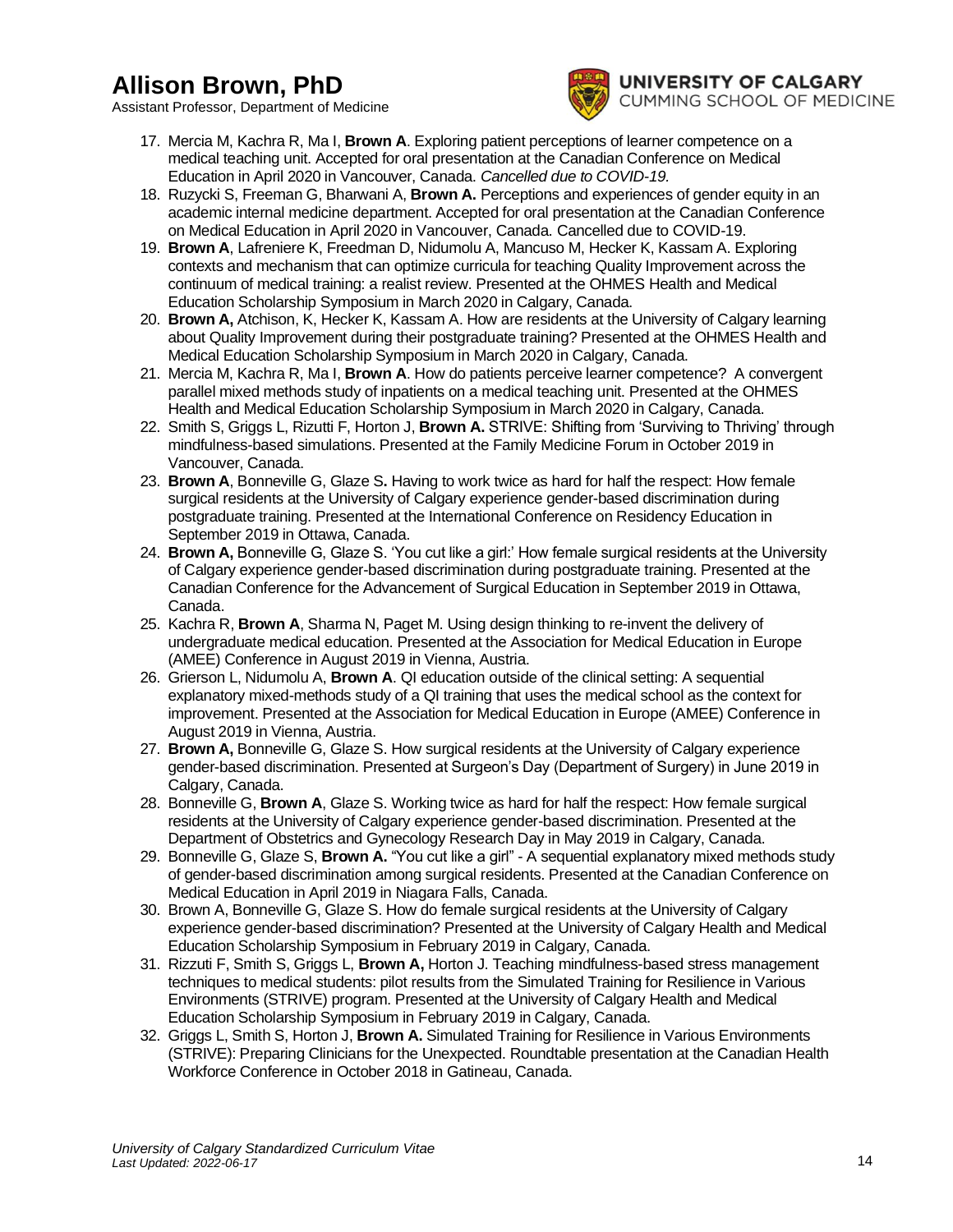Assistant Professor, Department of Medicine



**JNIVERSITY OF CALGARY** CUMMING SCHOOL OF MEDICINE

- 33. Fortune M, Walmsley L, **Brown A.** Horizontal Elective for Interprofessional Growth & Healthcare Team ENhancement (HEIGHTEN) - An innovation in interprofessional education. Presented at the Canadian Conference on Medical Education (CCME) in April 2017 in Winnipeg, Canada.
- 34. **Brown A,** Fortune M, Walmsley L, Greenway M. Two birds, one stone: Using quality improvement principles to engage medical students and enhance medical curricula. Presented at the Faculty of Health Science Education Research Day in June 2016 in Hamilton, Canada.
- 35. Fortune M, Walmsley L, **Brown A.**, Horizontal Elective for Interprofessional Growth & Healthcare Team ENhancement (HEIGHTEN): A quality improvement project addressing interprofessional education. Presented at the Faculty of Health Science Education Research Day in June 2016 in Hamilton, Canada.
- 36. Bridge E, **Brown A**, Law M, Greenway M, Interprofessional Education for Quality Improvement Program (I-EQUIP): Improving patient safety knowledge, skills, and attitudes through applied learning. Presented at the Canadian Conference on Medical Education (CCME) in April 2016 in Montreal, Canada
- 37. Hahn E, de Kok S, Andres R, Doyle J, **Brown A.** Improving patient safety and streamlining care at a community hospital through design and implementation of a trauma care bundle: a quality improvement pilot project. Presented at the McMaster Medical Student Research Day in April 2016 in Hamilton, Canada.
- 38. Andres R, de Kok S, Hahn E, Doyle J, **Brown A.** Improving patient safety and streamlining care at a community hospital through design and implementation of a trauma care bundle: a quality improvement pilot project. Presented at the 2016 Health Quality Symposium in April 2016 in Niagara Falls, Canada.
- 39. Jung B, Prentice D, Triemstra C, Stobbe K, **Brown A,** Dore K, Marshall D. The Team Observed Structured Clinical Encounter (TOSCE): Utilizing the simulated team environment as a tool for interprofessional learning and evaluation in a CTU. Presented at Collaborating Across Borders V Conference in September 2015 in Roanoke, West Virginia, United States of America.
- 40. **Brown A,** Greenway M, Law M. Engaging learners in a medical education context for early introduction of Quality Improvement (QI) methodology: The Program for Improvement in Medical Education (PRIME). Presented at the Canadian Conference on Medical Education (CCME) in April 2015 in Vancouver, British Columbia, Canada.
- 41. Prentice D, **Brown A,** Francis D, Stobbe K, Jung B. Implementing Interprofessional Education in an acute care unit: Integration of theory into practice. Presented at the All Together Better Health Conference in June 2014 in Pittsburgh, Pennsylvania, United States of America.
- 42. Stobbe K, **Brown A,** Jung B, Prentice D, Taplay K, Triemstra C, Delrue A. Training Together to Care Together: The Design and Implementation of an Interprofessional Education (IPE) Ward for Medical, Nursing and Allied Health Learners. Presented at the Canadian Conference on Medical Education in April 2014 in Ottawa, Ontario, Canada.
- 43. **Brown A,** Fleming D, Zahradnik M, Thompson C. Antimicrobial Stewardship: A Quality Improvement Pilot Project. Presented to the NHS Quality Council & Senior Management Team at the New Niagara Health Complex in February 2013 in St. Catharines, Ontario, Canada.
- 44. **Brown A,** Fleming D, Zahradnik M, Thompson C. Antimicrobial Stewardship: A Quality Improvement Pilot Project. Presented at Internal Medicine Grand Rounds at the Niagara Health System in February 2013 in St. Catharines, Ontario, Canada.

## Poster Presentations

- 1. Chai J, Young J, **Brown A**. Are We Preparing Medical Students To Care For Diverse Patient Populations? Examining The Prevalence and Patterns of Diversity Across Small Group Case Vignettes Within the University of Calgary Pre-Clerkship Curriculum. Presented at the Ontario Student Medical Education Research Conference (OSMERC) in April 2022 in Ontario, Canada.
- 2. Castrogiovanni N, Afhami S, Sivananthajothy P, Adel A, Osei-Tutu K, **Brown A**. Where Do I Fit In? A Mixed Methods Study Exploring Medical Student Sense Of Belonging. Presented at the Leaders in Medicine Symposium in November 2021 in Calgary, Canada.
- 3. Omobhude F, Auguste E, Bakana N, Sukhera J, **Brown A**. Do as we say, not as we do: A critical discourse analysis of anti-racism statements released by medical schools and academic medical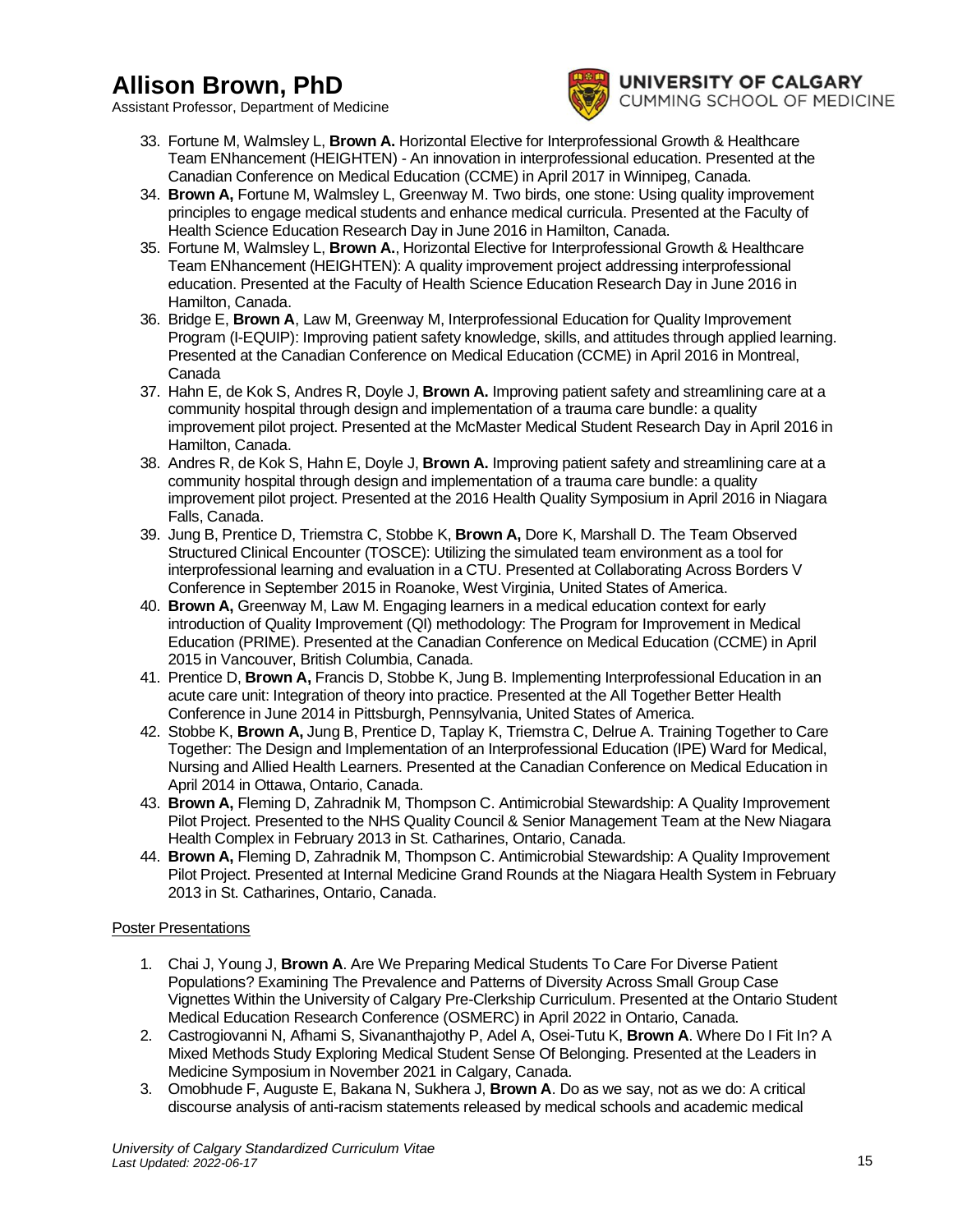Assistant Professor, Department of Medicine



organizations in 2020. Presented at the University of British Columbia Multidisciplinary Undergraduate Research Conference in March 2021 in Vancouver, Canada.

- 4. Anchuri K, Jacox N, Andreychuk T, **Brown A.** The impact of an interdisciplinary panel on structural violence and police brutality in the pre-clerkship psychiatry curriculum: a longitudinal evaluation. Presented at the 7<sup>th</sup> Annual Health and Medical Education Scholarship Symposium in February 2021 in Calgary, Canada.
- 5. Kalifa A, Okuori A, Kamdem O, Yahya S, Abatan D, **Brown A.** Exploring the responses to anti-Black racism across medical schools in Canada in 2020 through the lens of critical race theory. Presented at the 7th Annual Health and Medical Education Scholarship Symposium in February 2021 in Calgary, Canada.
- 6. Freedman D, Nidumolu A, Lafreniere K, Hecker K, Kassam A, **Brown A.** How do I teach Quality Improvement to Psychiatry resident physicians? A realist review sub-analysis of peer-reviewed and grey literature. Presented at the Association for Academic Psychiatry Annual Meeting in September 2020 [virtual].
- 7. McMillan J, Campbell S, Furseth J, Marshall N, **Brown A**, Gill J. A Clinical Care Pathway for frail, older adults Living with HIV. Storyboard presentation at the Advancing Frailty Care in the Community Collaborative workshop in February 2020 in Toronto, Canada.
- 8. Smith S, Griggs L, Rizutti F, Horton J, **Brown A.** Teaching mindfulness-based stress management techniques to medical students: Pilot results from the Simulated Training for Resilience in Various Environments (STRIVE) program. Presented at the Canadian Conference on Medical Education in April 2020 in Vancouver, Canada.
- 9. Ramsay N, Hossain R, Moore M, Milo M, **Brown A.** Healthcare While Homeless: Barriers, Facilitators, and the Lived Experiences of Homeless Individuals Accessing Healthcare in Niagara. Presented at the Niagara Health Research Day in November 2018 in Niagara, Ontario, Canada.
- 10. Smith S, Griggs L, **Brown A,** Rizzuti F, Horton J. Simulated Training for Resilience in Various Environments (STRIVE). Presented at the Canadian Medical Association Wellness Summit in August 2018 in Winnipeg, Manitoba, Canada.
- 11. Cavanagh A, **Brown A**, Burgess R, Lee M, Vanstone M, Grierson L. MERIT Madness: Epistemology, Ideology, and Bracketology. Presented at the Geoff Norman Education Research Day in June 2018 in Hamilton, Ontario, Canada.
- 12. **Brown A,** Grierson L. Is pre-clerkship the PRIME time for learning quality improvement? A mixedmethods study of early applications of quality in medical education to improve medical education quality. Presented at the Faculty of Health Sciences Research Plenary in May 2017 in Hamilton, Ontario, Canada.
- 13. **Brown A,** Greenway M, Stobbe K, Koh J, Grierson L. Is pre-clerkship the PRIME time for learning quality improvement? A mixed-methods study of early applications of quality in medical education to improve medical education quality. Presented at the Canadian Conference on Medical Education (CCME) in May 2017 in Winnipeg, Manitoba, Canada.
- 14. **Brown A.** Walmsley L, Fortune M, Miller F, Sneath P. Elevating the pre-clerkship IPE curriculum: The Horizontal Elective for Interprofessional Growth & Healthcare Team ENhancement (HEIGHTEN). Presented at the Canadian Conference on Medical Education (CCME) Research in Distributed Medical Education symposium in April 2017 in Winnipeg, Manitoba, Canada.
- 15. **Brown A.** Ramsay N, Milo M, Moore M, Hossain R., Health and Equity through Advocacy, Research, and Theatre (HEART): Healthcare for the Homeless. Presented at the Canadian Conference on Medical Education (CCME) Research in Distributed Medical Education symposium in April 2017 in Winnipeg, Manitoba, Canada.
- 16. Daza Vargas J, Tan C, Fielding R, **Brown A,** Yang I. Endoscopist- versus anesthesiologistadministered propofol in gastrointestinal endoscopy procedures: A systematic review of patient safety outcomes. Presented at the McMaster Medical Student Research Day in April 2017 in Hamilton, Ontario, Canada.
- 17. Doyle J, Andres R, de Kok S, Hahn E. **Brown A.** Improving patient safety and streamlining care at a community hospital through spread and scale of a trauma care bundle: a quality improvement pilot project. Presented at the Canadian Association of Emergency Physicians Conference in June 2016 in Quebec City, Quebec, Canada.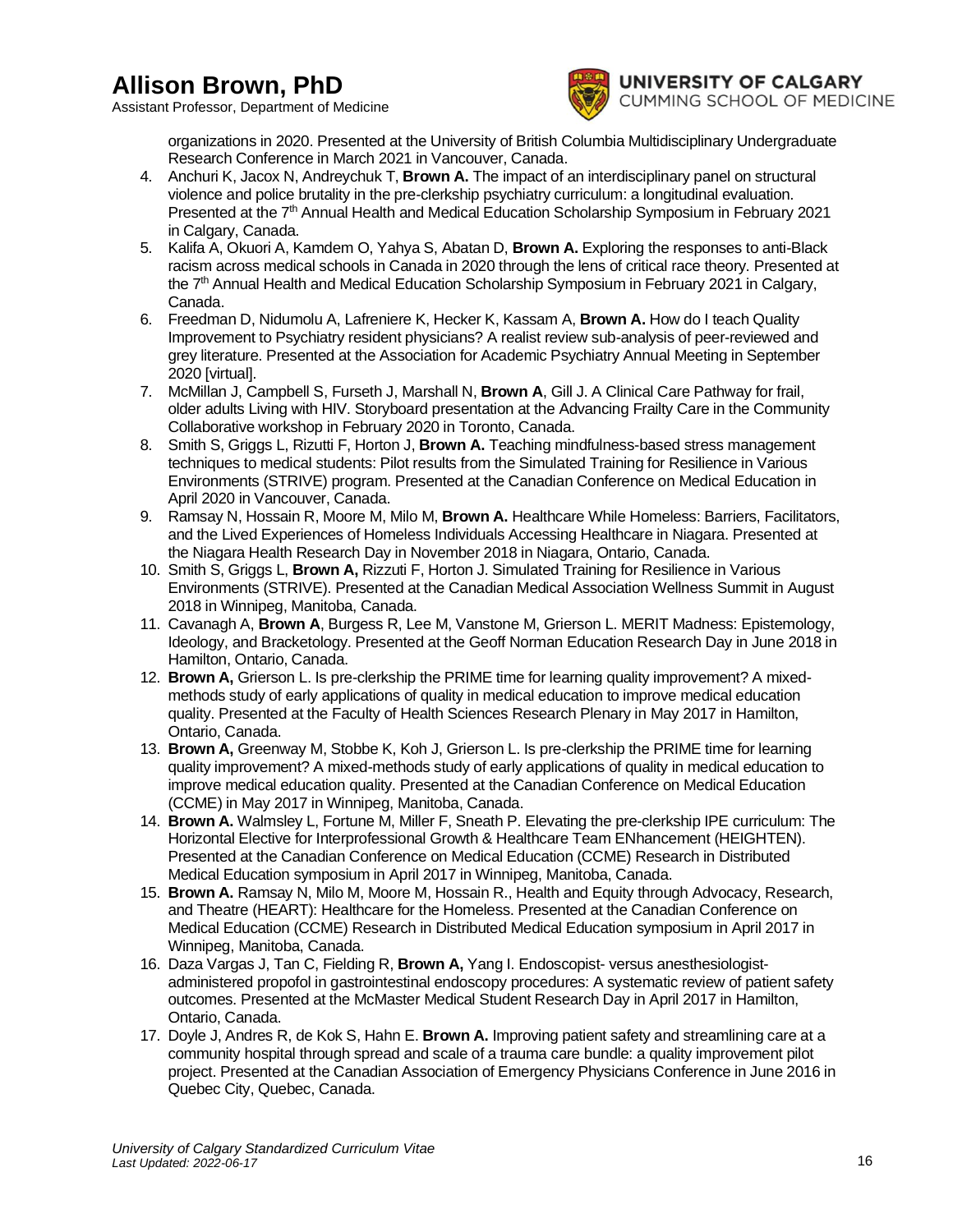Assistant Professor, Department of Medicine



- 18. Hahn E, Shergill R, Cheng G, **Brown A.** Impact of CT ordering policies on patient length of stay in the St. Catharines Site hospital Emergency Department. Presented at the McMaster Medical Student Research Day in April 2017 in Hamilton, Ontario, Canada.
- 19. Bock G, Freeman S, Setrak R, **Brown A.** Implementing the Canadian CT Head Rule in a Community Emergency Department. Presented at the Canadian Association of Emergency Physicians Conference in June 2016 in Quebec City, Quebec, Canada.
- 20. Stolz T, Shaan S, **Brown A,** Tsang, J. P A Single Center Audit of PICC Use in the Intensive Care Unit. Presented at the McMaster Medical Student Research in April 2016 in Hamilton, Ontario, Canada.
- 21. Shergill R, Hahn E, Cheng G. **Brown A.** Impact of CT ordering policies on patient length of stay in the St. Catharines Site Hospital Emergency Department. Presented at the 2016 Health Quality Symposium in April 2016 in Niagara Falls, Ontario, Canada.
- 22. Andres R, de Kok S, Hahn E, Doyle J, **Brown A.** Improving patient safety and streamlining care at a community hospital through design and implementation of a trauma care bundle: a quality improvement pilot project. Presented at the 2016 Health Quality Symposium in April 2016 in Niagara Falls, Ontario, Canada.
- 23. Jolley B, Fortune M, Goraya NR, Jagdal MR, Luce JT, Wright J, Kwan M, **Brown A.** Rehabilitation to primary care: improving the quality of patient transitions to optimize secondary stroke prevention. Presented at the 2016 Health Quality Symposium in April 2016 in Niagara Falls, Ontario, Canada.
- 24. Bock G, Freeman S, Setrak R, **Brow, A.** Putting the Canadian CT Head Rule into Practice in a Community Emergency Department: A Quality Improvement Pilot Project. Presented at the 2016 Health Quality Symposium in April 2016 in Niagara Falls, Ontario, Canada.
- 25. Van der Woerd B, Beedling L, Fielding R, Maslink C, **Brown A.** Lessons learned from local implementation of diabetic basal bolus order set in surgical inpatients. Presented at the 2016 Health Quality Symposium in April 2016 in Niagara Falls, Ontario, Canada.
- 26. Stolz T, Shaan S, **Brown A,** Tsang J. P A Single Center Audit of PICC Use in the Intensive Care Unit. Presented at the 2016 Health Quality Symposium in April 2016 in Niagara Falls, Ontario, Canada.
- 27. Hahn E, Baron M, Brown I, **Brown A.** The design and implementation of a decision-box tool to aid in shared decision-making regarding prostate biopsy. Presented at the American Society for Clinical Pathology Annual Meeting in October 2015 in Long Beach, California, United States of America.
- 28. Andres R, Hahn E, de Kok T, Doyle J, **Brown A.** Development, and implementation of a trauma care checklist for community hospitals: a quality improvement pilot initiative. Presented at the 3<sup>rd</sup> Annual Health Quality Symposium in April 2015 in Niagara-on-the-Lake, Ontario, Canada.
- 29. Maslink C, van der Woerd B, Beedling L, Fielding R, **Brown A,** Delrue A, Cranford, J. Local implementation of a diabetic basal bolus order set in surgical inpatients. Presented at the 3<sup>rd</sup> Annual Health Quality Symposium in April 2015 in Niagara-on-the-Lake, Ontario, Canada.
- 30. Baron M, Hahn E, **Brown A,** Brown I. Design and Implementation of a Decision Box Tool to Improve Patient Engagement for Prostate Cancer Biopsies. Presented at the 3<sup>rd</sup> Annual Health Quality Symposium in April 2015 in Niagara-on-the-Lake, Ontario, Canada.
- 31. **Brown A,** Law M, Smrke A, Goswami N, Baron M, Charlesworth L, Stackaruk M, Greenway M. Engaging learners in a medical education context for early introduction of Quality Improvement methodology: The Program for Improvement in Medical Education. Presented at the 3<sup>rd</sup> Annual Health Quality Symposium in April 2015 in Niagara-on-the-Lake, Ontario, Canada.
- 32. Law M, Bridge E, Greenway M, Boich L, **Brown A.** The Interprofessional Education for Quality Improvement Program (I-EQUIP): Assessment of an Applied Quality Improvement and Patient Safety Education Program. Presented at the Canadian Conference on Medical Education in April 2015 in Vancouver, British Columbia, Canada.
- 33. Morris H, Hanik S, **Brown A,** Bock G. The Future of Operating Rooms: Eco-Friendly and Charitable. Presented at the 6<sup>th</sup> Annual McMaster Medical Student Research Day in April 2015 in Hamilton, Ontario, Canada.
- 34. Goswami N, **Brown A,** Law M, Smrke A, Baron M, Charlesworth L, Stackaruk M, Greenway M. Engaging learners in a medical education context for early introduction of Quality Improvement methodology: The Program for Improvement in Medical Education. Presented at the 6<sup>th</sup> Annual McMaster Medical Student Research Day in Apri 2015 in Hamilton, Ontario, Canada.